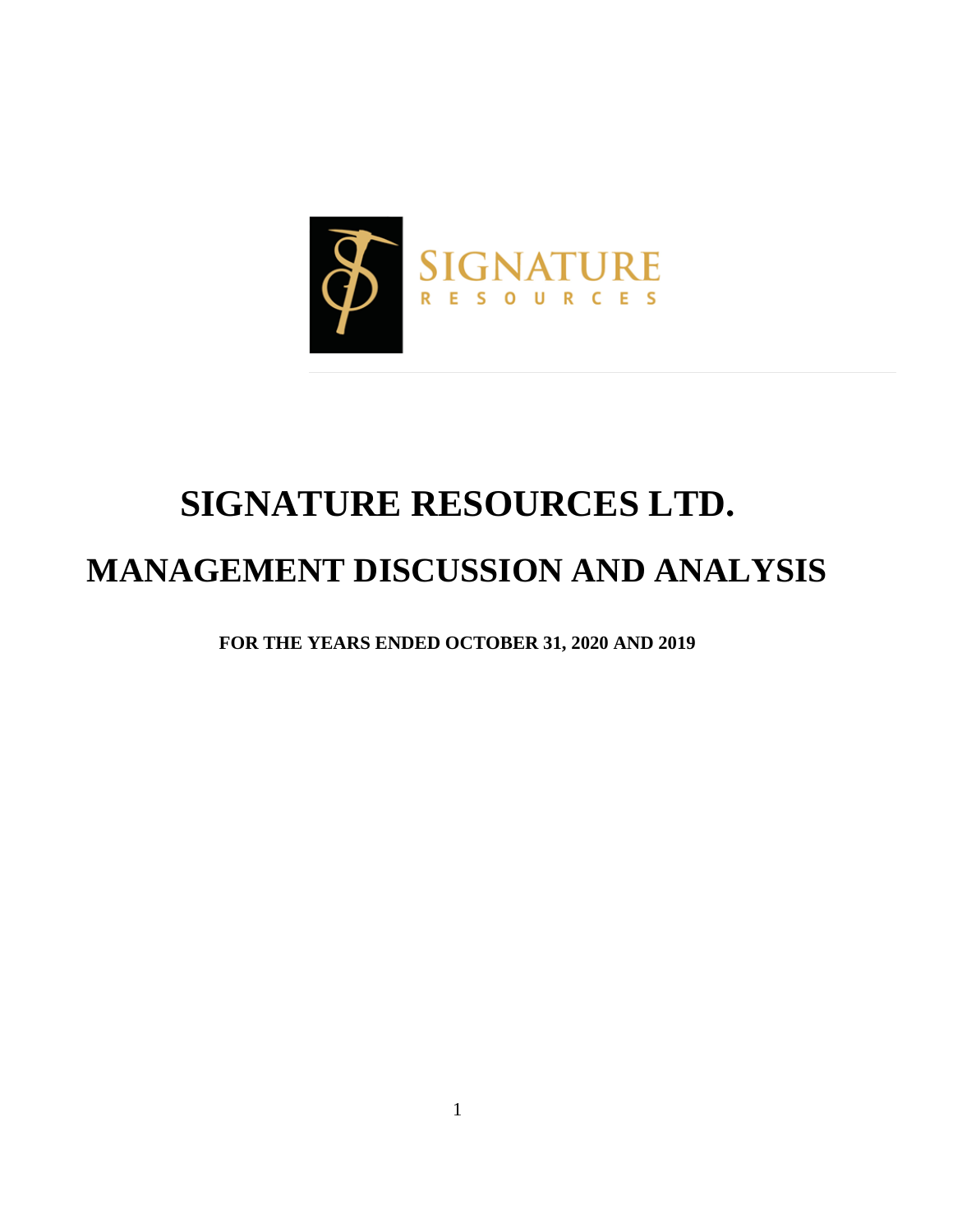

## **INTRODUCTION**

The following discussion and analysis is a review of operations, current financial position and outlook for Signature Resources Ltd. (the "Company" or "Signature") for the years ended October 31, 2020, and 2019, including other pertinent events subsequent to that date up to and including February 24, 2021. The following information should be read in conjunction with the audited financial statements for the years ended October 31, 2020 and 2019. Amounts are reported in Canadian dollars.

This MD&A provides management's view of the financial condition of the Company and the results of its operations for the reporting periods indicated. Additional information related to Signature is available as filed on the Canadian Securities Administrators' website at [www.sedar.com.](http://www.sedar.com/)

## **FORWARD-LOOKING INFORMATION**

This Management Discussion and Analysis contains forward-looking statements. The forward-looking statements contained herein are subject to certain risks and uncertainties that could cause actual results to differ materially from those projected. Readers are cautioned not to place undue reliance on these forward-looking statements, which reflect Management's analysis only as of the date hereof. Readers should be aware that the Company is under no obligation to publicly release the results of any revision to these forward-looking statements, which may not reflect circumstances, or occurrences of unanticipated events after the date of this document.

## **DESCRIPTION OF BUSINESS**

The Company was incorporated on May 3, 2010, and is a reporting issuer in the provinces of British Columbia and Alberta and is listed on the TSX Venture Exchange ("TSXV") under the symbol "SGU", on the OTCQB under the symbol "SGGTF", and on the FSE under the symbol "3S3". The Company's principal business activity is the identification and evaluation of mineral resource assets in Canada, with a focus on precious metals. The Company's current focus is on the exploration of its Lingman Lake gold property.

The Lingman Lake gold property consists of 1066 staked claims, four free hold full patented claims and 14 mineral rights patented claims totaling approximately 20,124 hectares. The property hosts an historical estimate of 234,684 oz of gold\* (1,063,904 tonnes grading 6.86 g/t with 2.73 gpt cut-off) and includes what has historically been referred to as the Lingman Lake Gold Mine, an underground substructure consisting of a 126.5-meter shaft, and 3-levels at 46-meters, 84-meters and 122-meters depths.

*<sup>\*</sup>Cautionary Note.* This historical resource estimate is based on prior data and reports obtained and prepared by previous operators, and information provided by governmental authorities. A Qualified Person has not done sufficient work to verify the classification of the mineral resource estimates in accordance with current CIM categories. The Company is not treating the historical estimate as a current NI 43-101 compliant mineral resource estimate. Accordingly, this historical estimate should not be relied upon. Establishing a current mineral resource estimate on the Lingman Lake deposit will require further evaluation, which the Company and its consultants intend to complete in due course. Additional information regarding historical resource estimates is available in the technical report entitled, "Technical Report on the Lingman Lake Property" dated December 20, 2013, prepared by Walter Hanych, P.Geo. and Frank Racicot, P.Geo., available on the Company's SEDAR profile at *[www.sedar.com](http://www.sedar.com/)*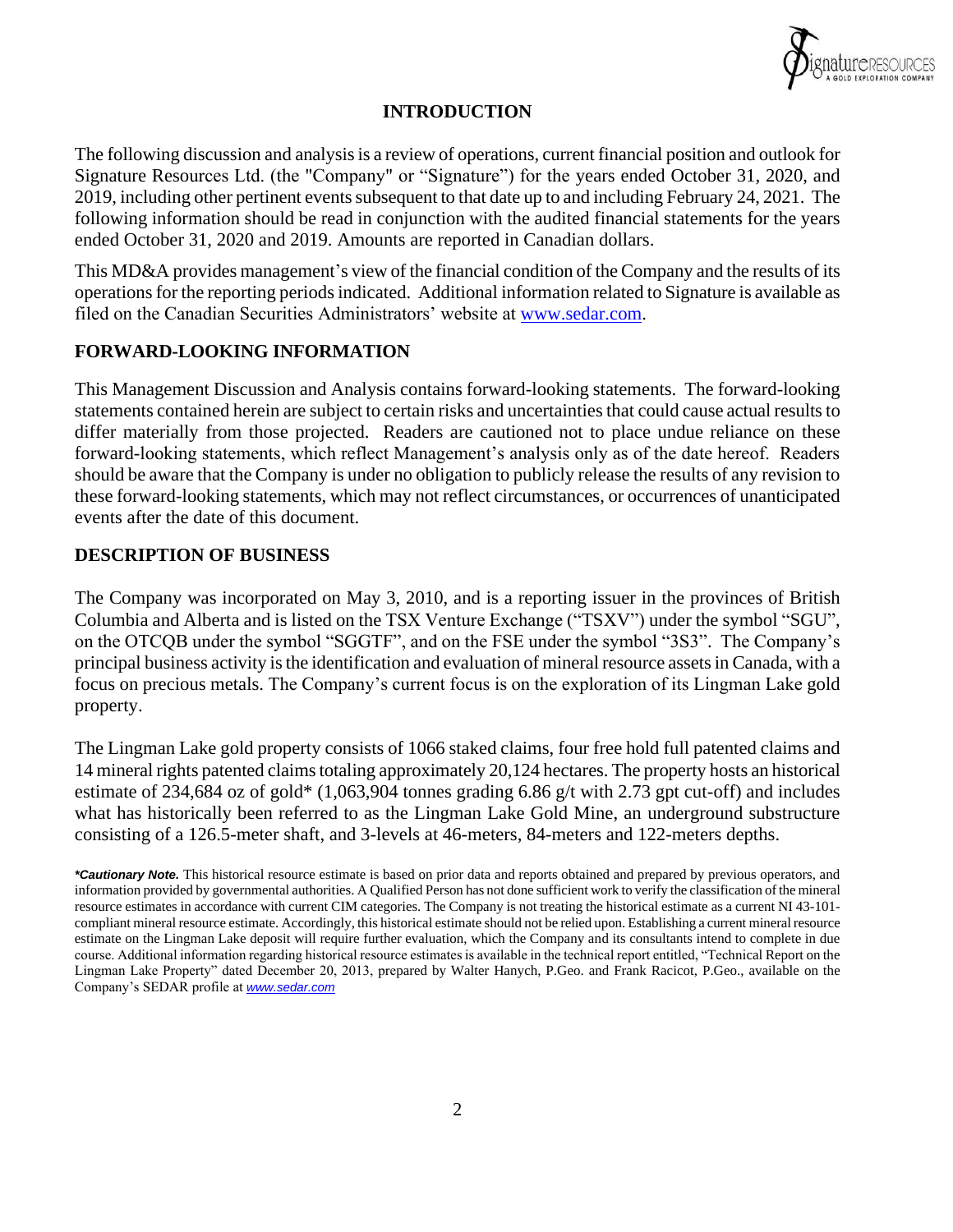

## **OVERALL PERFORMANCE AND RESULTS OF OPERATIONS**

## *2020 Field Campaign*

On October 7, 2020, the Company successfully completed its two-part field program and has demobilized its field crew from its Lingman Lake gold property in northern Ontario. The program focused on a borehole survey and a geological field program that sets up the Company for a productive 2021 exploration program.

#### **Part 1: Borehole Survey**

The first phase of this program was to undertake borehole north-seeking gyro surveys of 104 holes drilled in the 1980's and one hole from 2018. This represented a total of 18,773m for testing. These holes were selected as a representation of drilling into all the zones across the strike, width and depth of the deposit.

Of the 104 holes to be surveyed 47% were successfully completed and the Company believes that these holes are representative of all the zones. The Company is very pleased with the professional surveying services completed by IMDEX. This information will greatly assist in calculating a new more accurate resource model and determining the location of new drill holes.

#### **Part 2: Geological Field Work and Sampling**

The Company also had a team of geologists and prospectors visit six pre-determined target areas as defined by a combination of geophysical interpretations of the airborne survey results, geological mapping, structural interpretation and a detailed review of high resolution visual satellite imagery. While exploring the target areas, numerous new rusty zones of shearing, silicification and pyrite mineralization, were encountered by the field crews. This style of mineralization, encountered by the field crews, was similar to what is found in the area around the Lingman Lake mine site, which in the Company's opinion, is extremely positive for continuing exploration for new discoveries.

A total of 93 grab samples, six standards and three banks were submitted for assaying. These samples were delivered by the project geologist to Purolator's office in Winnipeg for couriering to SGS laboratories in Red Lake Ontario. The three areas, which yielded significant grab sample results, and are referenced in the table below, occur along a 20.2-kilometer strike length and are associated with the granite-volcanic contact. This contact is an important feature, because elements which includes complex folding-shearing, faulting and zones of high silica-quartz veining, felsic intrusions and gold-base metal mineralization are spatially related to it. This relationship characterizes the Lingman Lake mine gold zones. The map below illustrates this relationship.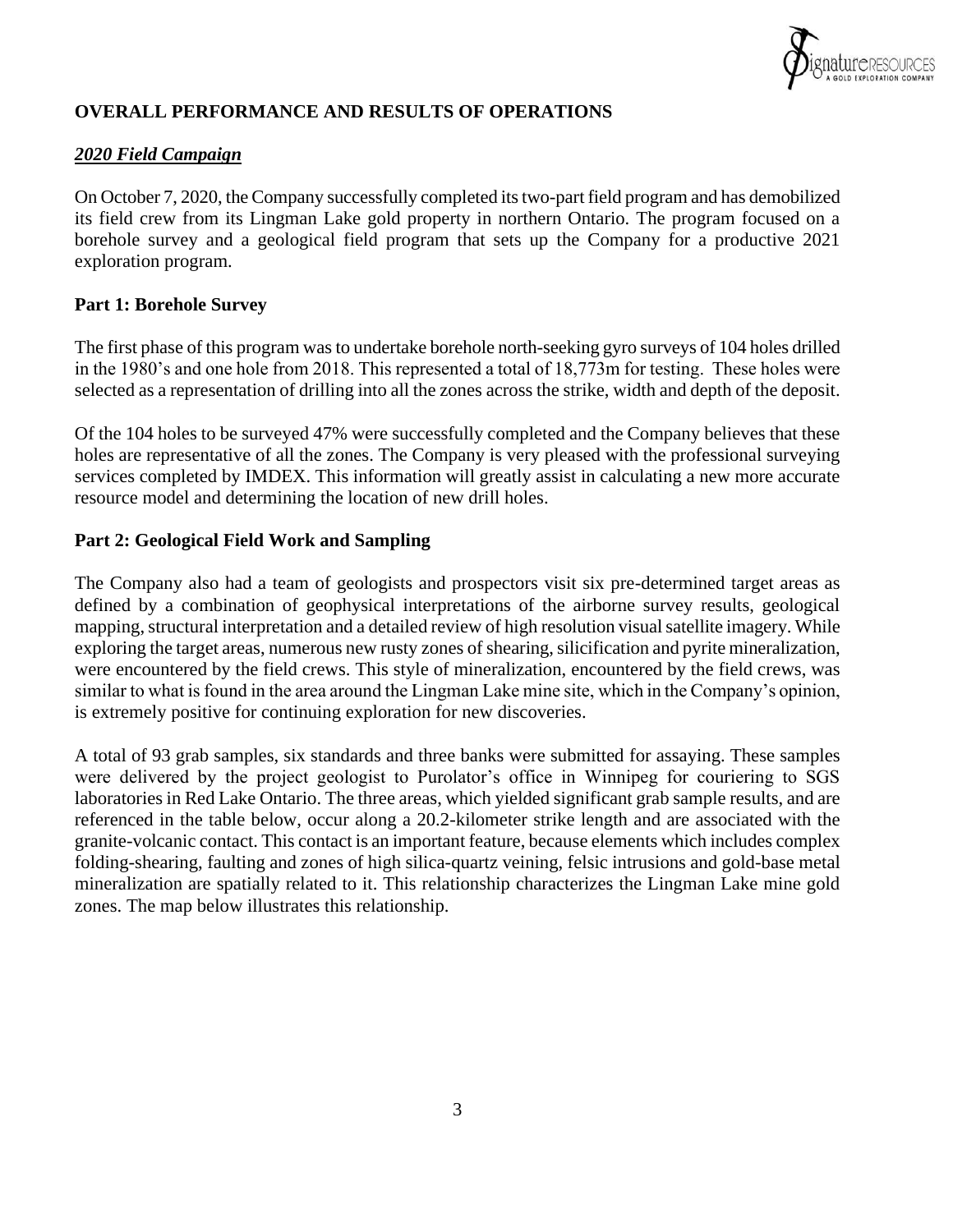

| <b>Target Area</b> | Sample No.    | Au $g/t$ | <b>Target Area</b> | Sample No.    | Au $g/t$ |
|--------------------|---------------|----------|--------------------|---------------|----------|
| 5A                 | FR-012        | 2.117    |                    | FR-035        | 2.044    |
|                    | FR-016        | 0.696    | 3                  | <b>BK-004</b> | 0.342    |
|                    | <b>BK-003</b> | 0.432    |                    | FR-023        | 0.186    |
|                    | $VL-003$      | 0.244    |                    | FR-033        | 0.162    |
|                    | <b>VL-004</b> | 0.211    |                    |               |          |
|                    | $MC-001$      | 0.192    |                    |               |          |
|                    | FR-053        | 1.025    |                    |               |          |
| 6                  | FR-051        | 0.113    |                    |               |          |
|                    | <b>FR-018</b> | 0.112    |                    |               |          |
|                    |               |          |                    |               |          |

Although areas 2 and 5B were prospected, time limitations and overburden conditions hampered prospecting. These areas remain high priority and will be explored in the future.

Area 4 is a high priority area away from the north granite-volcanic contact. Instead, it is a structurally complex fold closure zone. The area was not investigated as a suitable helicopter landing site was not available. This area will be prospected in the future and will require an overland access route.

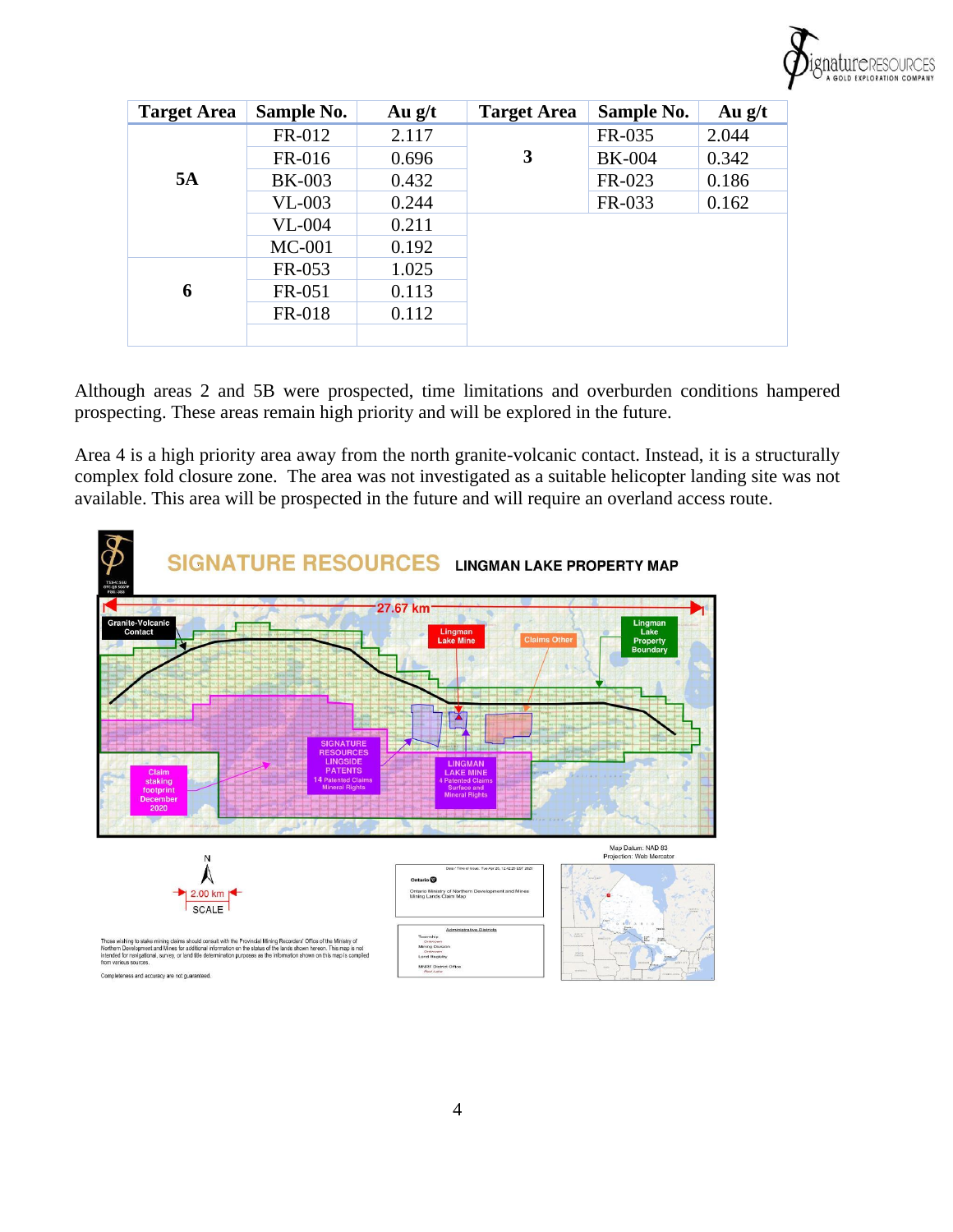

## *NI 43-101 Technical Report*

On February 13, 2020, the Company filed a new Technical Report in accordance with National Instrument 43-101 –*Standards of Disclosure for Mineral Projects* ("NI 43-101") on its 100% owned Lingman Lake project. The Technical Report, titled *"National Instrument 43-101 Technical Report on the Lingman Lake Gold Property, Lingman Lake Area, District of Kenora (Patricia Portion), Ontario, Canada,"* (effective date of January 31, 2020) has been prepared by Mr. J. Siriunas, P.Eng. and Mr. W. Hanych, P.Geo., and is available on SEDAR [\(www.sedar.com\)](http://www.sedar.com/) under Signature's issuer profile.

This report serves as an update to the 43-101 technical report titled "*Technical Report on The Lingman Lake Property, Lingman Lake Area, District of Kenora, Ontario, Canada,"* (effective date of December 20, 2013)*.* 

## *Drilling Programs*

On January 25, 2021, the Company provided an update on its 100% owned Lingman Lake Gold Project ("Project") located in Northwestern Ontario. Camp preparation on the Company's patented claims is underway for a 2,500 meter drill program, which is targeted to commence late February - early March.

On October 21, 2020, the Company received gold assay results from its Exploration Program conducted in September, 2020.

During this short, successful, helicopter supported program 92 grab samples were collected and assayed, from 5 separate target areas, by a team of two professional geologists, one geo-technician and one prospector. From the 92 samples, 14 assayed above 0.1 g/t Au, with values ranging from 2.117 to 0.112  $g/t$  Au. The top 14 of these assays are shown in the table below.

| Sample #       | Au $g/t$ | <b>Target Area</b> |
|----------------|----------|--------------------|
| FR-012         | 2.117    | 5A                 |
| FR-035         | 2.044    | 3                  |
| FR-053         | 1.025    | 6                  |
| FR-016         | 0.696    | 5A                 |
| <b>BK-003</b>  | 0.432    | 5A                 |
| <b>BK-004</b>  | 0.342    | 3                  |
| $VL-003$       | 0.244    | 5A                 |
| FR-048         | 0.225    | 6                  |
| <b>V</b> L-004 | 0.211    | 5A                 |
| $MC-011$       | 0.192    | 5A                 |
| FR-023         | 0.186    | 3                  |
| FR-033         | 0.162    | 3                  |
| FR-051         | 0.113    | 6                  |
| <b>FR-018</b>  | 0.112    | 6                  |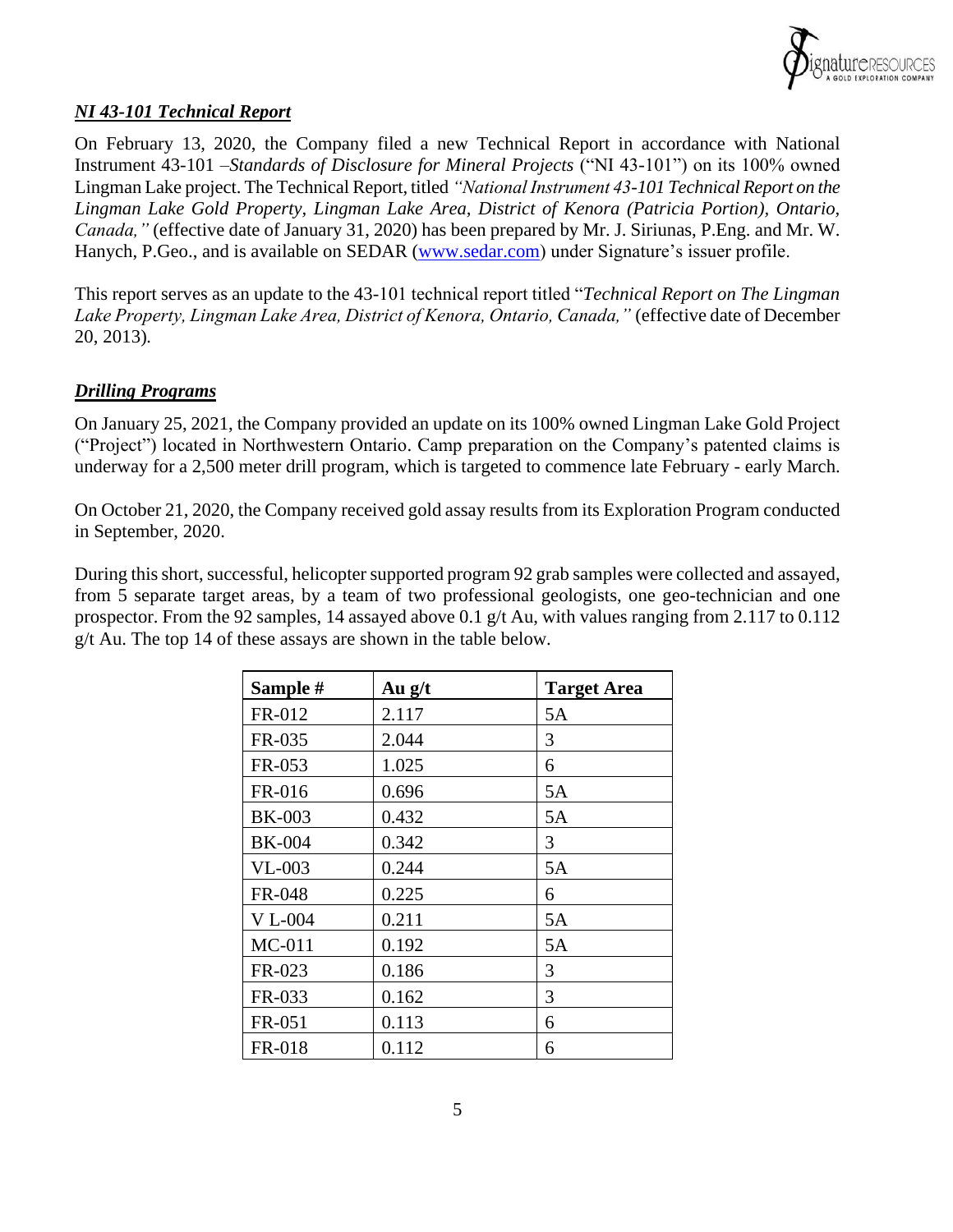

Regarding Quality Assurance and Quality Control; standards and blanks were inserted at 10 sample intervals or so for analyses in the assay sample stream. In addition, the lab also inserted their standards. The field samples were delivered by the project geologist to Purolator in Winnipeg, Manitoba for delivery to SGS laboratories in Red Lake, Ontario. The samples were analyzed by SGS's method GE\_AA30V5 which involves fire assaying a crushed pulverized 30-gram sample followed by an AAS (atomic absorption spectroscopy) finish.

The results from this current prospecting work will help determine the continuity of the shear system and possible associated mineralization. Further prospecting, mapping, and sampling is planned for next summer.

On November 13, 2018, the Company reported the results of drill holes 18-09 and 18-10 which targeted the South and Central Zones at the company's Lingman Lake gold property located in northwestern Ontario. Highlights from the zones drilling are summarized below.

- Drill hole 18-09, South Zone; returned 3.0 meters with an average grade of 12.20 grams per tonne gold (from 55.0 to 58.0 meters). True width is estimated at  $\sim$ 2.3 meters.

- Drill hole 18-09, Central Zone "A"; returned 9.0 meters with an average grade of 6.55 grams per tonne gold (from 65.0 to 74.0 meters). True width estimated at  $\sim$  6.9 meters.

- Drill Hole 18-09, Central Zone "B"; returned 4.0 meters with an average grade of 4.27 grams per tonne gold (from 81.0 to 85.0 meters). True width estimated at  $\sim$  3.1 meters.

- Drill hole 18-10, South Zone; returned 14.0 meters with an average grade of 8.56 grams per tonne (from 22.0 to 36.0 meters). True width is estimated at  $\sim$ 10.7 meters. (Includes 5.0 meters with an average grade of 16.61 grams per tonne from 30.0 to 35.0 meters with a true width of 3.8 meters). Hole collared in vicinity of 45-01 which returned 3.9 meters of 22.60 grams per tonne gold.

On November 8, 2018, the Company reported the results of drill holes 18-03, 18-04 and 18-05, which targeted the North Zone at the Company's Lingman Lake gold property located in northwestern Ontario. Highlights from the North Zone drilling are summarized below.

- Drill hole 18-05 returned 8.0 meters with an average grade of 17.87 grams of gold per tonne (from 95.0 to 103.0 meters). True width is estimated at ~6.9 meters.

- Drill hole 18-03 returned 4.0 meters with an average grade of 6.84 grams of gold per tonne (from 82.0 to 86.0 meters). True width is estimated at ~3.5 meters.

On November 5, 2018, the Company reported the results of drill holes 18-01 and 18-02, which targeted the West Zone at the company's Lingman Lake gold property located in northwestern Ontario. Drilling in the West Zone, the first holes to be reported on herein, is highlighted by the following:

- Drill hole 18-01 returned 9.50 meters with an average grade of 12.15 grams per tonne gold (from 35.5 to 45.0 meters). True width is estimated at ~8.23 meters.

- Drill hole 18-02 returned 5.0 meters with an average grade of 13.65 grams per tonne (from 100.0 to 105.0 meters). True width is estimated at ~4.33 meters.

On October 11, 2018, the Company completed a high resolution GPS survey of the diamond drill casings from the drill campaigns conducted from 1987 to 1989. 84% of the drill casings, from a total of 154 drill holes were located.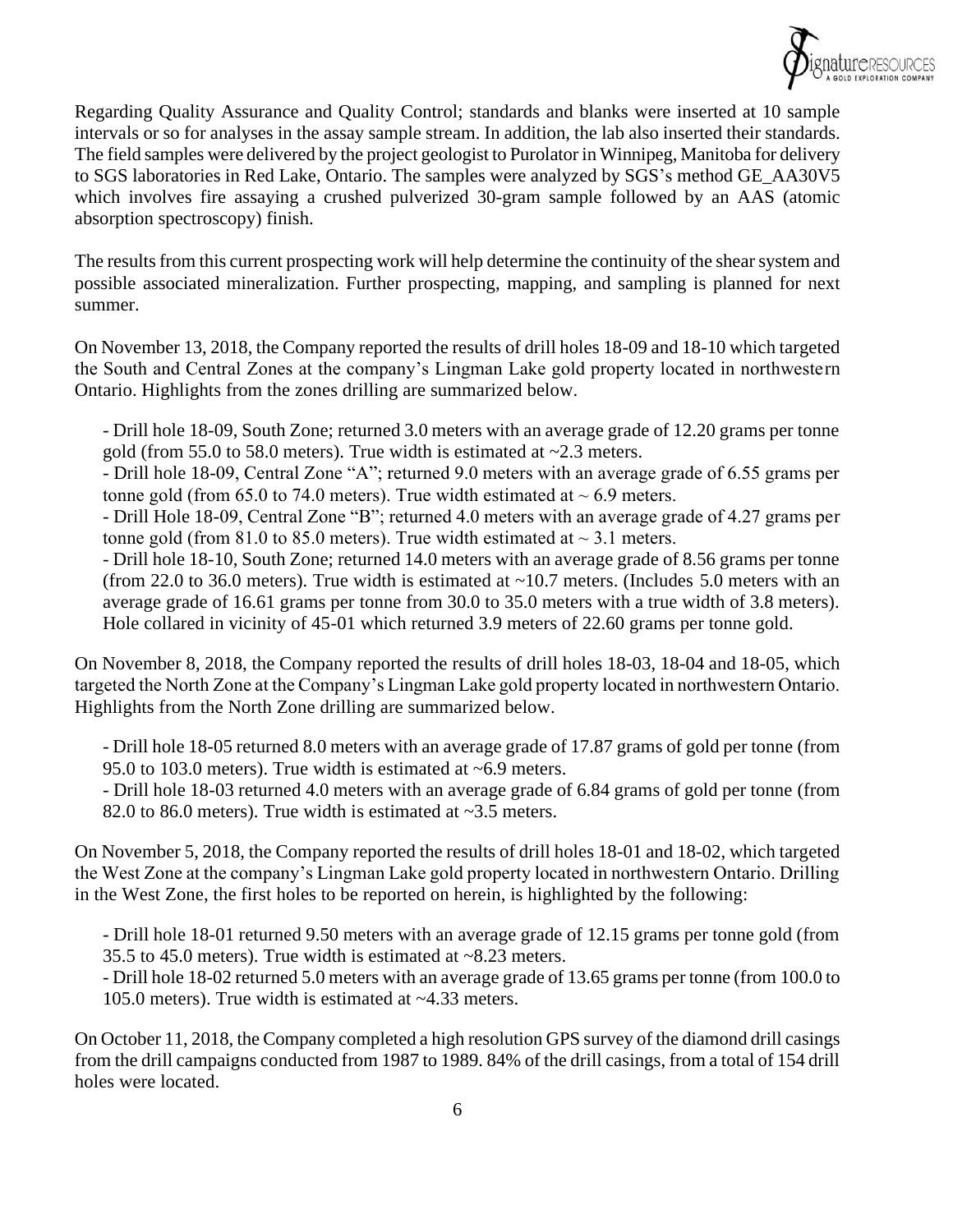

On September 18, 2018, the Company completed the drill program of 12 holes and a total of 1,518 meters was completed. Eleven of the holes intersected significant alteration and sulphide mineralization that are typically related to the known gold-bearing mineralization at Lingman Lake. This was the first drill program completed at Lingman Lake since the late 1980's.

On September 10, 2018, the Company reported that it had completed 8 of 12 holes in the drilling program, and initial core observations show numerous characteristics which are typically associated with gold and which have historically been reported with identified zones. Drill hole 18-03 targeting the North Zone of mineralization at Lingman Lake is an example, which has intersected two sections of variably altered and sheared rock. Visual examination of the core reveals that the zones are a bleached, moderately to highly silicified and carbonatized, variably pyritic and highly foliated rock. The foliation is the result of high shear strain, which is an environment conducive to fluid movement and possible gold mineralization.

The following intersections have been observed: Meterage is measured down hole and reflects core interval. The hole was drilled at an azimuth of 360 degrees, (true north) and at a -45 degree dip angle to intersect steeply south dipping (70-80 degree) east-west striking lithological-deformational trends.

44.35 - 53.55 meters (9.20-meter length); with up to 5% pyrite in the upper and lower 2 to 3-meter shoulders of the section. See image below of this intercept.

64.47 - 77.23 (12.76-meter length); very chloritic with pervasive carbonate and brecciated appearance with 5% pyrite in upper <1 meter of the intersection.



*Image Description: Image of core run for hole 18-03 showing intersection of North Zone between 44.35 and 53.55 meters down the hole. See description above. Photo taken on site at Lingman Lake mine, September 8th, 2018. The drill hole pierced the North Zone about 10 to 16 meters below the 150 Level drift (46-meter depth, east-west underground tunnel) of the mine. The intercept is below a 41-meter length of this drift, which historical records indicate averaged 15.4 grams of gold per tonne.*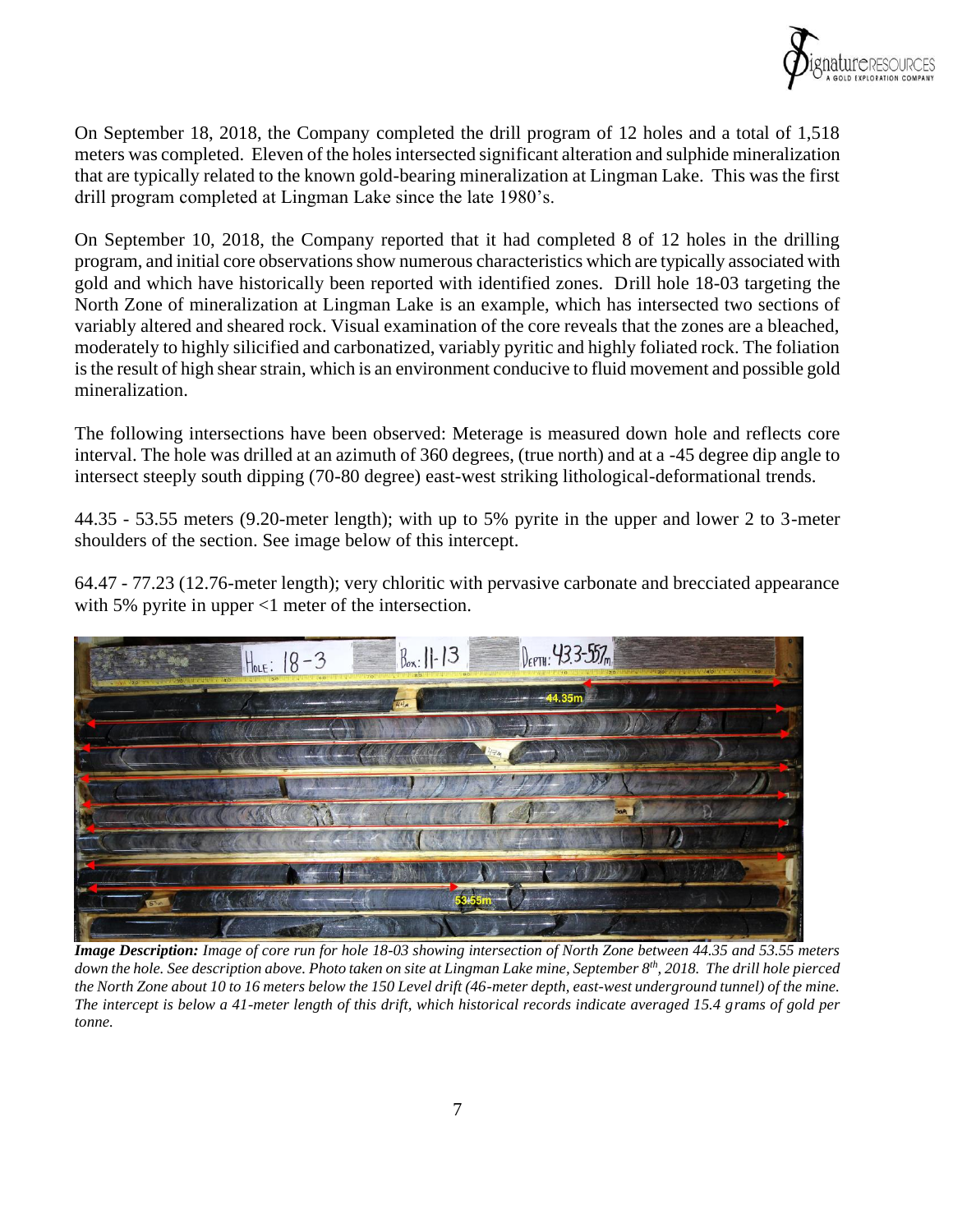

## *Increase of Land Position - Claims 2020*

In December 2020, the Company staked an additional 462 cells covering an area South of the Lingman Lake patented claims and across the southern claim boundary to the western claim boundary. Total claims now consist of 1066 Single Cell Crown Land Claims,14 Mineral Rights patents, 4 Mineral and Surface Rights patents totaling 20,124 Hectares.

On July 14, 2020, the Company acquired by staking 5 kilometers of the eastern portion of the Lingman Lake greenstone belt covering its northern and eastern contact. In addition, 12 fill-in single cell claims were staked on the northern contact and 3 boundary claims were staked.

On August 17, 2020, as a result of the geophysical/structural evaluation, the Company acquired by staking an additional 21 single cell claim units covering approximately 420 hectares.

#### *Airborne Survey*

The Company commissioned Terraquest Ltd. to undertake an airborne survey of its Lingman Lake property in late 2017. This covers the majority of Signature's property at that time and is comprised of the following components; high resolution aeromagnetics, digital matrix VLF-EM and pending snow conditions radiometrics. The digital Matrix VLF-EM data was acquired using a 50 meter line-spacing and a ground clearance of 70-80 meters. The airborne survey was completed on March 27, 2018.

An image of the reconstructed total field magnetics from the airborne survey is presented below highlighting key areas identified:



The results of the airborne survey were analyzed and shows the gold mineralized zones at Lingman Lake display correlation to both the magnetic and electromagnetic components of the survey. The Company identified an initial approximately 16 kilometers of priority target horizons for gold mineralization with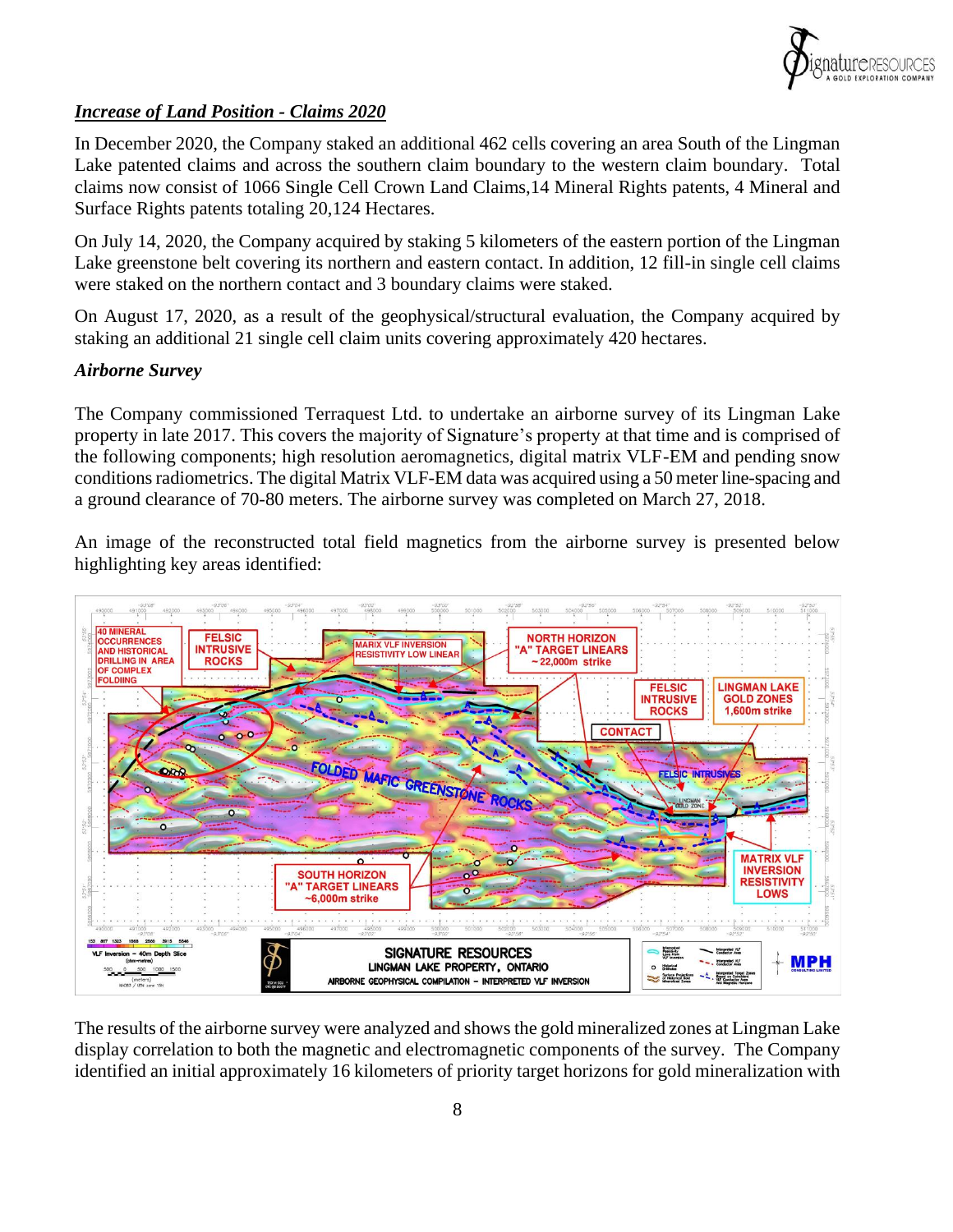

12 high priority targets that are recommended for ground evaluation along the North Horizon.

Upon continued analysis, the Company received additional interpretation of its airborne geophysical data. The interpretation defines a new horizon ("South Horizon") with multiple high priority targets. The geophysical response of the South Horizon is similar to that observed for the Lingman Lake gold mineralized zones, in both the Magnetic and VLF data. The South Horizon contains 6 high priority targets. The South Horizon collectively is 6.2 kilometers long and is separated from the 16 kilometers long North Horizon, by approximately 900 meters.

The Company performed an inversion of a test block of data for the Terraquest Matrix VLF system, which identified resistivity lows that are coincident with both the Northern and Southern Target Horizons that contain multiple high priority targets. The test of the VLF inversion method clearly shows distinct lows that are probably due to fracturing and alteration along interpreted ~East-West controlling structures. This response is clearly observed for the Lingman Lake gold mineralized zones within the Northern Horizon and the new Southern Horizon.

## *Financing*

On December 17, 2020, the Company closed a non-brokered private placement financing raising gross proceeds of \$1,000,000. The Company issued 999,945 hard dollar units at a price of \$0.11 per unit and 6,846,200 flow-through units at a price of \$0.13 per unit. Each hard dollar unit issued consists of one common share of the Company and one common share purchase warrant. Each flow through unit consists of one common share issued on a flow-through basis and one half of one warrant. Each whole warrant issued will be exercisable into one common share at a price of \$0.20 for a period of sixteen months.

In connection with the financing, the Company paid aggregate cash finder's fees of \$62,300 and issued 205,386 finder's warrants. Each finder's warrant is exercisable to acquire one common share at a price of \$0.13 for a period of 16 months following closing of the financing.

On December 4, 2020, the Company closed its non-brokered private placement raising gross proceeds of \$2,000,000. The Company issued 22,847,201 hard dollar units at a price of \$0.05 per unit and 14,293,999 flow-through units at a price of \$0.06 per unit. Each hard dollar unit issued consists of one common share of the Company and one common share purchase warrant. Each flow-through unit consists of one common share issued on a flow-through basis and one half of one warrant. Each whole warrant issued will be exercisable into one common share at a price of \$0.10 until December 4, 2021.

In connection with the offering, the Company paid aggregate cash finder's fees of \$43,481 and issued 832,557 finder's warrants. Each finder's warrant is exercisable to acquire one common share for a period of 12 months following closing of the offering.

On September 14, 2020, the Company closed the second and final tranche of its non-brokered private placement. The first tranche was closed on August 25, 2020. Through the two tranches, the Company raised gross proceeds of \$1,545,034 by issuing 28,484,686 hard dollar units at a price of \$0.05 per unit and 2,013,334 flow-through units at a price of \$0.06 per unit. Each hard dollar unit issued consists of one common share of the Company and one common share purchase warrant. Each flow-through unit consists of one common share of the Company issued on a flow-through basis and one half of one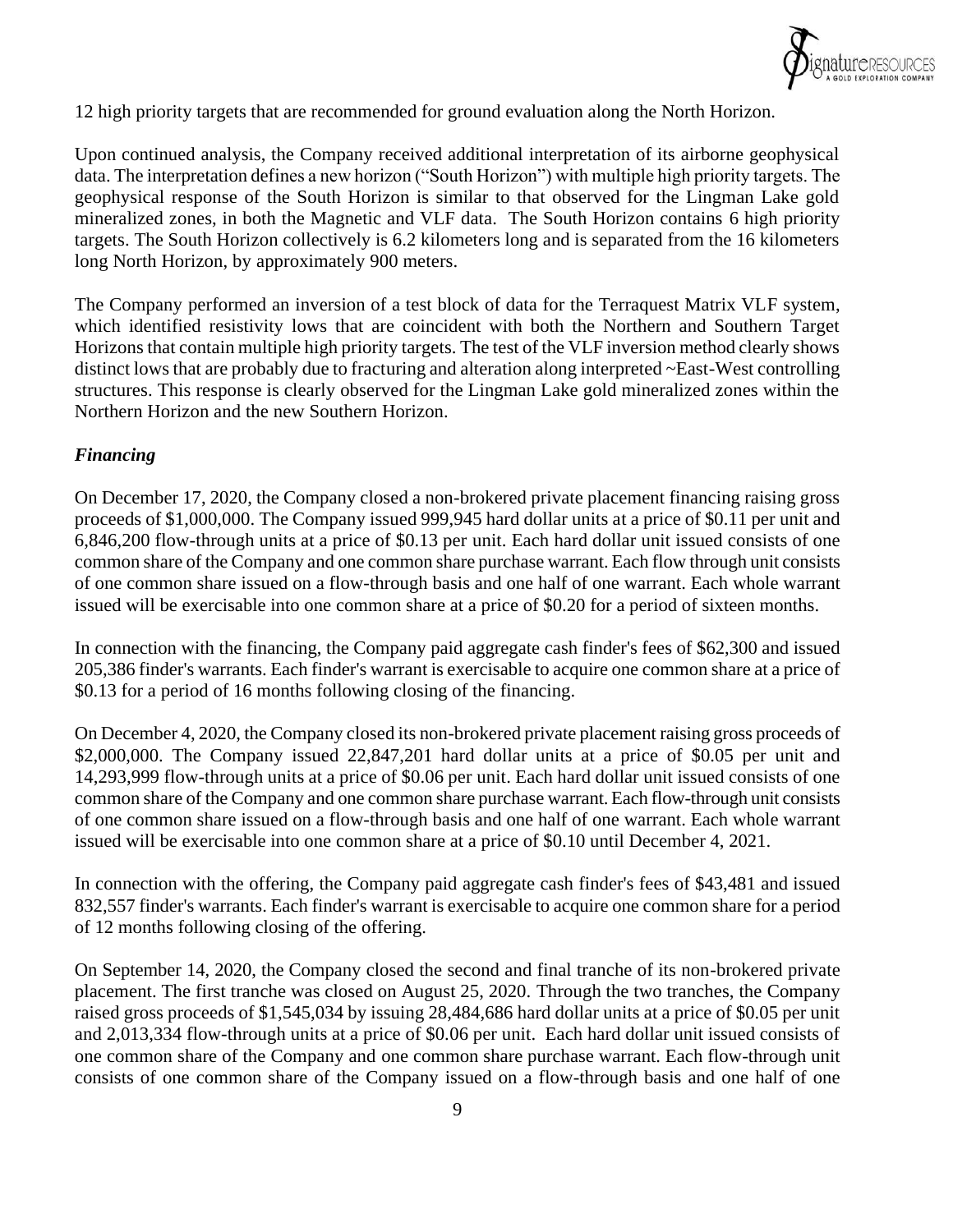

warrant. Each whole warrant will entitle the holder thereof to acquire an additional common share of the Company at an exercise price of \$0.10 for a period of 2 years from the date of issuance. With respect to the warrants, if the Company's closing share price is equal to or greater than \$0.20 for ten consecutive days, the Company may reduce the remaining life to 30 days by issuing a press release.

The Company issued 1,261,200 finder's warrants exercisable at \$0.05 and issued 118,000 finders' warrants exercisable at \$0.06 for a period of two years.

Total cash issuance costs of \$98,790 were incurred in connection with the first and second tranches of the private placement. The total premium on the flow-through shares in connection with the first and second tranches of the private placement was \$31,694.

On June 15, 2020, the Company closed a non-brokered private placement for gross proceeds of \$192,300 by issuing 3,846,000 non-flow through units at a price of \$0.05 per unit. Each non-flow through unit consists of one common share of the Company and one warrant. Each whole warrant is exercisable for a period of two years at a price of \$0.10 per share from the date of issuance. The Company issued finder's warrants to purchase 286,000 common shares, exercisable for a period of two years at a price of \$0.05 per share. With respect to the warrants and finders' warrants, if the Company's closing share price is equal to or greater than \$0.20 for ten consecutive days, the Company may reduce the remaining life to 30 days by issuing a press release. Total issuance costs of \$15,730 were incurred in connection with this private placement.

On November 6, 2019, the Company closed a non-brokered private placement for gross proceeds of \$322,104 by issuing 6,442,080 non-flow through units at \$0.05 per unit. Each non-flow through unit consists of one common share of the Company and one warrant. Each whole warrant is exercisable for a period of two years at a price of \$0.10 per share from the date of issuance. With respect to the warrants, if the Company's closing share price is equal to or greater than \$0.20 for ten consecutive days, the Company may reduce the remaining life to 30 days by issuing a press release. Total issuance costs of \$13,577 were incurred in connection with this private placement.

On April 18, 2019, the Company closed a non-brokered private placement for gross proceeds of \$136,555 by issuing 1,820,735 non-flow-through units at \$0.075 per unit. No finders' fees were issued in conjunction with the closing. Each non-flow-through unit consists of one common share of the Company and one warrant. Each warrant is exercisable for a period of two years at a price of \$0.15 per share from the date of issuance. With respect to the warrants, if the Company's closing share price is equal to or greater than \$0.25 for ten consecutive days, the Company may reduce the remaining life to 30 days by issuing a press release. Total issuance costs of \$2,780 were incurred in connection with this private placement.

In November 2018, 1,000,000 stock options were exercised with an exercise price of \$0.05. The exercise price was settled with amounts owing to the option holders.

## *Other Corporate*

On February 17, 2021, the Company appointed Rickardo Welyhorsky as an advisor to the Company.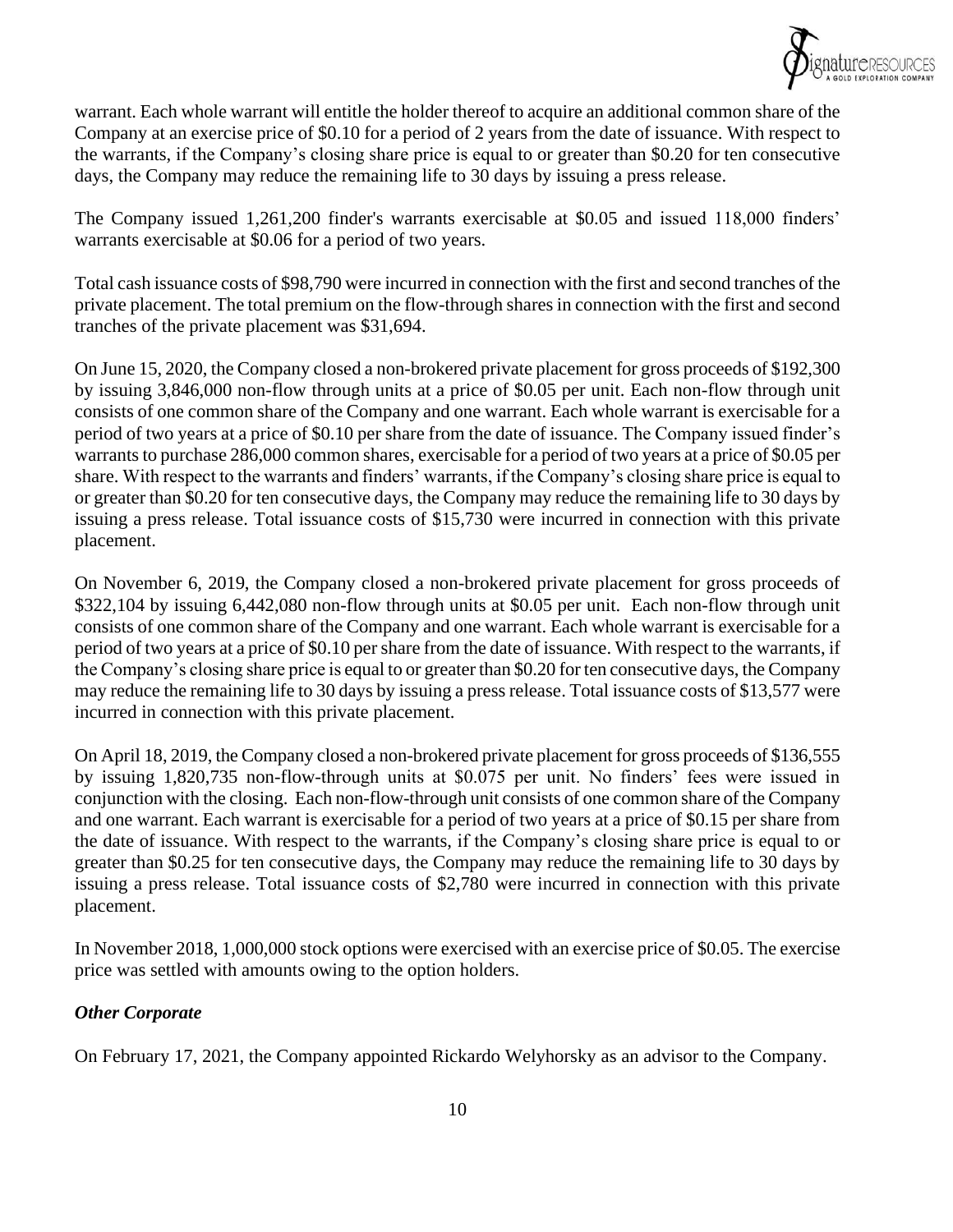

On January 27, 2021, the Company appointed John Hayes as an advisor to the Company.

On January 19, 2021, the Company appointed Dan Denbow as an advisor to the Company.

On January 5, 2021, the Company engaged VRIFY Technology Inc. to implement their communication platform to assist in showcasing the Lingman Lake project.

On December 23, 2020, the Company engaged Nordmin Engineering Ltd. ("Nordmin") to provide technical services.

On November 12, 2020, the Company appointed of Robert Vallis as President, CEO, and Director.

On November 9, 2020, the Company appointed of Paolo Lostritto as the Chairman of the Board.

On June 26, 2019, the Company announced that it was trading on the FSE under the symbol 3S3.

#### *Shares for Debt*

On November 9, 2020, the Company entered into debt settlement agreements with certain creditors of the Company, including certain directors and officers. Pursuant to these agreements, the Company issued 5,839,093 common shares to settle \$291,955 of outstanding debt (collectively, the "Shares for Debt Transactions"). Upon completion of the Shares for Debt Transactions, an additional \$79,100 of debt was forgiven. The Company issued 2,172,031 common shares to a director to settle \$108,602 of debt.

|                             | October 31, 2020 | October 31, 2019 | October 31, 2018 |
|-----------------------------|------------------|------------------|------------------|
| <b>Total Income</b>         | <b>SNil</b>      | \$Nil            | \$Nil            |
| Net Loss                    | \$994,161        | \$746,232        | \$520,344        |
| Net Loss per Share,         |                  |                  |                  |
| <b>Basic and Diluted</b>    | \$(0.01)         | \$(0.01)         | \$(0.01)         |
| <b>Total Assets</b>         | \$7,233,144      | \$6,521,860      | \$6,128,486      |
| <b>Total Long-term Debt</b> | \$Nil            | \$Nil            | \$Nil            |
| <b>Cash Dividends</b>       | \$Nil            | \$Nil            | \$Nil            |

#### **SUMMARY OF ANNUAL RESULTS**

During 2020, the Company incurred a net loss of \$994,161, which mainly consists of salaries and wages expense of \$340,809 (2019 - \$304,800), office and general expenses of \$115,640 (2019 - \$180,630), professional fees of \$186,346 (2019- \$104,711) and share-based payments of \$292,921 (2019 - \$83,469). The increase in net loss of \$247,929 was mainly due to an increase in share-based payments of \$209,452 as a result of options granted in August 2020, which fully vested upon grant date, and therefore, the entire amount was expensed in the period. There was also an increase in professional fees of \$81,635 due to additional consultants hired and legal fees incurred in relation to the continued business development.

During 2019, the Company incurred a net loss of \$746,232, which mainly consists of salaries and wages expense of \$304,800 (2018 - \$264,000), office and general expenses of \$180,630 (2018 - \$198,809), and professional fees of \$104,711 (2018- \$130,729). There was an increase of \$40,800 in salaries and wages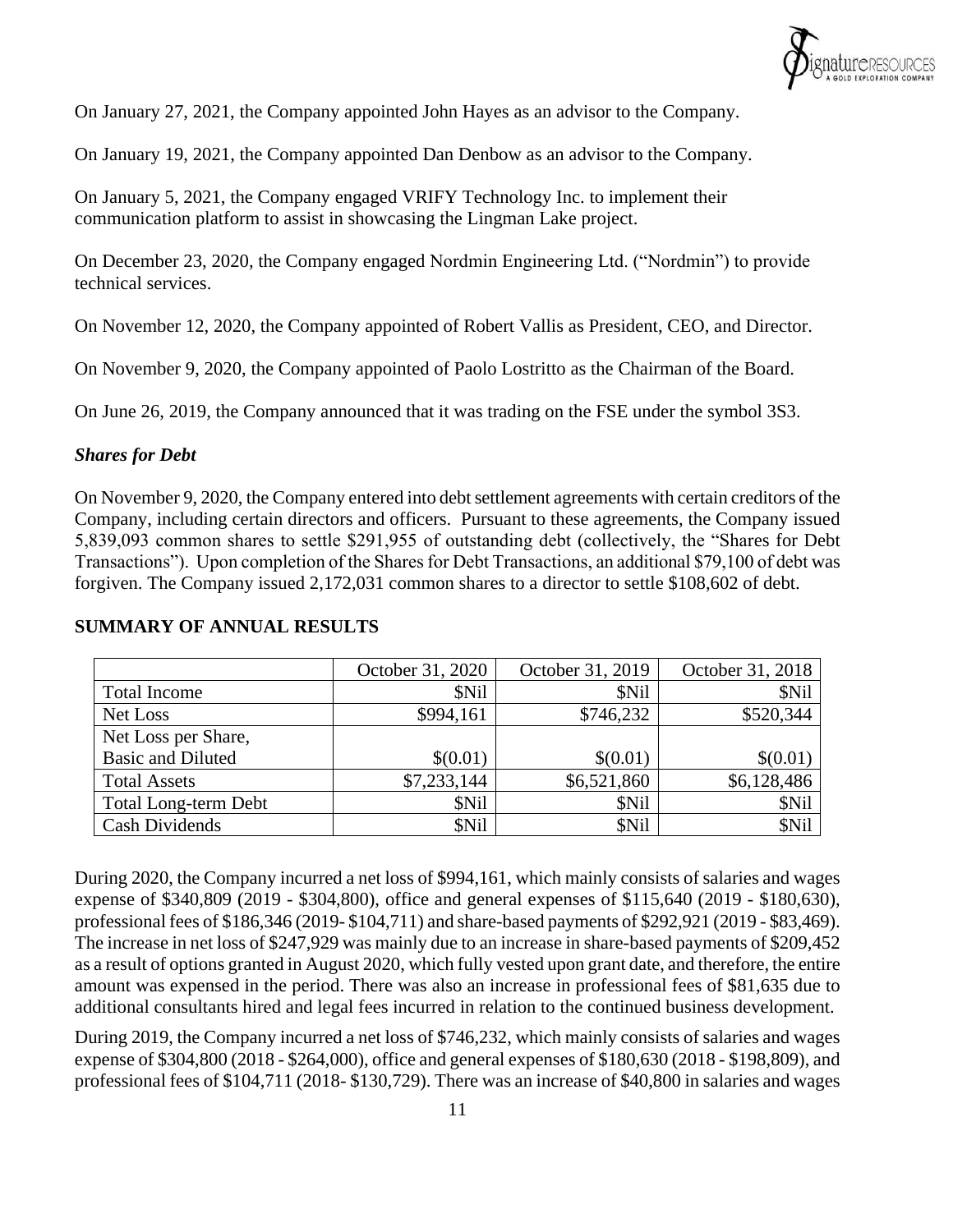

due to certain one-time non-recurring payments made. There was a decrease of \$101,107 in share-based payments as fewer share options were granted in the current period compared to the prior year.

During 2018, the Company incurred a net loss of \$520,344, which mainly consists of salaries and wages expense of \$264,000 (2017 - \$240,000), office and general expenses of \$198,809 (2017 - \$129,599), shared-based payments of \$184,576 (2017 - \$37,878) and professional fees of \$130,729 (2017- \$38,374). There was an increase of \$69,210 in office and general expense due to shareholder outreach activities. There was also an increase of \$92,355 in professional fees related to its DTC eligibility application, as well additional consultants and legal fees incurred with relation to the continued business development. The increase of \$146,698 in share-based payments was a result of additional stock options granted during the year.

| Quarter-Ended     | 10/31/2020 | 07/31/2020  | 04/30/2020 | 01/31/2020 | 10/31/2019 | 07/31/2019 | 04/30/2019 | 01/31/2019 |
|-------------------|------------|-------------|------------|------------|------------|------------|------------|------------|
|                   |            | $\triangle$ |            |            |            |            |            |            |
| Net sales         | Nil        | Nil         | Nil        | Nil        | Nil        | Nil        | Nil        | Nil        |
| Loss for the      |            |             |            |            |            |            |            |            |
| period            | (377, 974) | (184, 221)  | (202, 441) | (229, 525) | (129.110)  | (236, 443) | (168, 388) | (212, 291) |
| Basic and diluted |            |             |            |            |            |            |            |            |
| loss per share    | (0.00)     | (0.00)      | (0.00)     | (0.00)     | (0.00)     | (0.00)     | (0.00)     | (0.00)     |
| Total assets      | 7,233,144  | 6,469,882   | 6,368,956  | 6,345,606  | 6,521,860  | 6,272,055  | 6,200,201  | 5,872,887  |
| Long-term         | 273,847    | 273,847     | 273,847    | 273,847    | 273,847    | 271,679    | 269,528    | 267,394    |
| liabilities       |            |             |            |            |            |            |            |            |
| Cash dividends    | Nil        | Nil         | Nil        | Nil        | Nil        | Nil        | Nil        | Nil        |

## **SUMMARY OF QUARTERLY RESULTS**

During the quarter ended October 31, 2020, the Company incurred a net loss of \$377,974 (2019 - \$129,110), which consisted mainly of salaries and wages of \$65,800 (2019 - \$29,791), office and general of \$30,711 (2019 - \$42,559), professional fees of \$27,609 (2019 - \$23,161) and share-based payments of \$266,927 (2019 - \$7,739). The increase in net loss of \$248,864 was mainly the result of increases in salaries and wages of \$36,009 and share-based payments of \$259,188, net of a decrease in office and general expenses of \$11,848 and premium on flow-through shares recovery of \$31,694.

During the quarter ended July 31, 2020, the Company incurred a net loss of \$184,221 (2019 - \$236,443), which consisted mainly of salaries and wages of \$76,200 (2019 - \$76,200), office and general of \$19,005 (2019 - \$79,061) and professional fees of \$48,802 (2019 - \$30,476). The decrease in net loss of \$52,222 was mainly the result of decreases in office and general expenses of \$60,056 and share-based payments of \$10,710, net of an increase in professional fees of \$18,326. Office and general expenses decreased due to lower marketing and promotion expenses compared to prior year period. Stock-based payments decreased as the expenses related to the vesting of options in the current period were lower than prior year period. The Company incurred more legal fees and costs associated with business development in the current period.

During the quarter ended April 30, 2020, the Company incurred a net loss of \$202,441 (2019 - \$168,388), which consisted mainly of salaries and wages of \$76,200 (2019 - \$76,200), office and general of \$27,288 (2019 - \$24,661) and professional fees of \$72,095 (2019 - \$33,170). The increase in net loss of \$34,053 was mainly the result of an increase in professional fees of \$38,925 and depreciation of \$8,730, net of a decrease in share-based payments of \$17,130. The Company incurred more legal fees and costs associated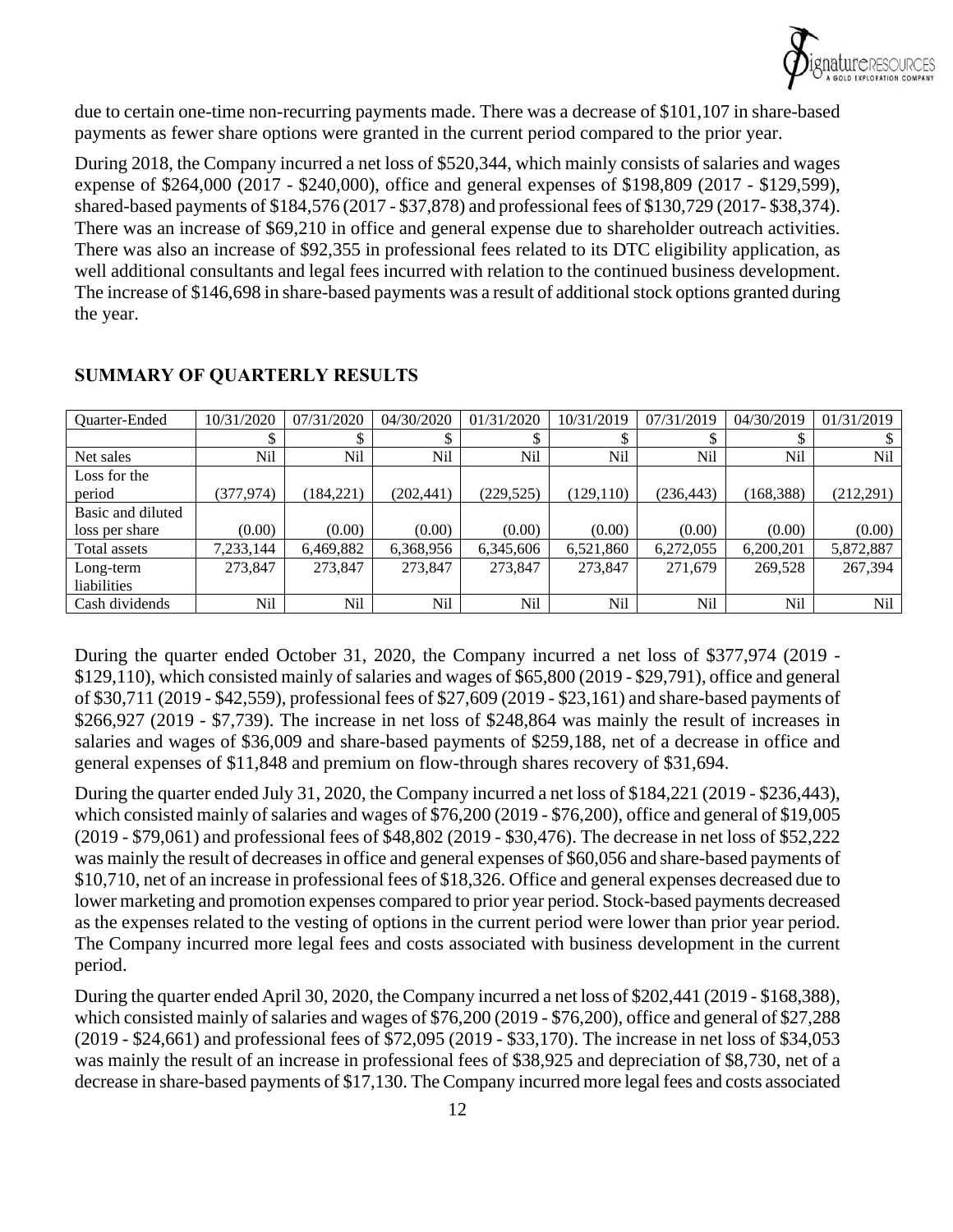

with business development in the current period. The Company issued more stock options in the prior year period resulting in higher share-based expenses compared to the current period.

During the quarter ended January 31, 2020, the Company incurred a net loss of \$229,525 (2019 - \$212,291), which consisted mainly of salaries and wages of \$122,609 (2019 - \$122,609), office and general of \$38,636 (2019 - \$34,349) and professional fees of \$37,840 (2019 - \$17,904). The increase in net loss of \$17,234 was mainly the result of an increase in professional fees of \$19,936 and depreciation of \$13,541, net of a decrease in share-based payments of \$21,896. The Company incurred more legal fees and costs associated with business development in the current period. The Company did not issue any new options in the current period compared to prior year period.

During the quarter ended October 31, 2019, the Company incurred a net loss of \$129,110 (2018 - \$96,094), which consisted mainly of salaries and wages of \$29,791 (2018 - \$76,200), office and general of \$42,559 (2018 - \$47,960) and professional fees of \$23,161 (2018 - \$53,781). The increase in net loss of \$33,016 was mainly the result of the following: A decrease in premium on flow-through shares income of \$166,226 as the Company no longer has any remaining deferred premium liability compared to prior year; net of decreases in professional fees of \$30,620 and share-based payments of \$65,396. The Company incurred less legal fees and costs associated with business development in the current period. The Company did not issue any new options in the current period compared to prior year period.

During the quarter ended July 31, 2019, the Company incurred a net loss of \$236,443 (2018 - \$138,018), which consisted mainly of salaries and wages of \$76,200 (2018 - \$66,200), office and general of \$79,061 (2018 - \$53,574), professional fees of \$30,476 (2018 - \$37,389), and share-based payments of \$26,401 (2018 - \$40,670). The increase in net loss of \$98,425 was mainly the result of the following: increases in office and general expenses of \$25,487 and depreciation expense of \$20,505, and a decrease in the premium on flow-through income of \$61,322. Marketing and promotion expenses were higher in the current period, which increased the office and general expenses year over year. The Company included depreciation expense in exploration and evaluation assets in the prior year, which resulted in an increase in depreciation expense in the current period. The Company did not recognize any deferred premium income in the current period as it no longer has any remaining deferred premium liability.

During the quarter ended April 30, 2019, the Company incurred a net loss of \$168,388 (2018 - \$194,197), which consisted mainly of salaries and wages of \$76,200 (2018 - \$61,200), office and general of \$24,661 (2018 - \$61,554), professional fees of \$33,170 (2018 - \$33,559), and share-based payments of \$21,066 (2018 - \$67,885). The decrease in net loss of \$25,809 was mainly the result of the following: decreases in office and general expenses of \$36,893 and share-based payments of \$46,819, net of a decrease in the premium on flow-through shares income of \$32,068. The Company did not issue any stock options in the current period compared to prior period, which resulted in lower stock option expenses year over year. Travel and shareholder outreach activities costs were also lower in the current period which resulted in a decrease in office and general expenses year over year. The Company did not recognize any deferred premium income in the current period as it no longer has any remaining deferred premium liability.

During the quarter ended January 31, 2019, the Company showed a net loss of \$212,291 (2018 - \$92,035), which consisted mainly of salaries and wages of \$122,609 (2018 - \$60,400), office and general of \$34,349 (2018 - \$35,721) and share-based payments of \$28,263 (2018 - \$2,886). Salaries and wages increased by \$62,209 year over year, as a result of an increase in management fees in the current period. Professional fees increased by \$11,904, as a result of additional consultants and legal fees incurred with relation to the continued business development. There was also an increase in share-based payments of \$25,377 year over year due to the vesting of options granted to consultants in the previous period.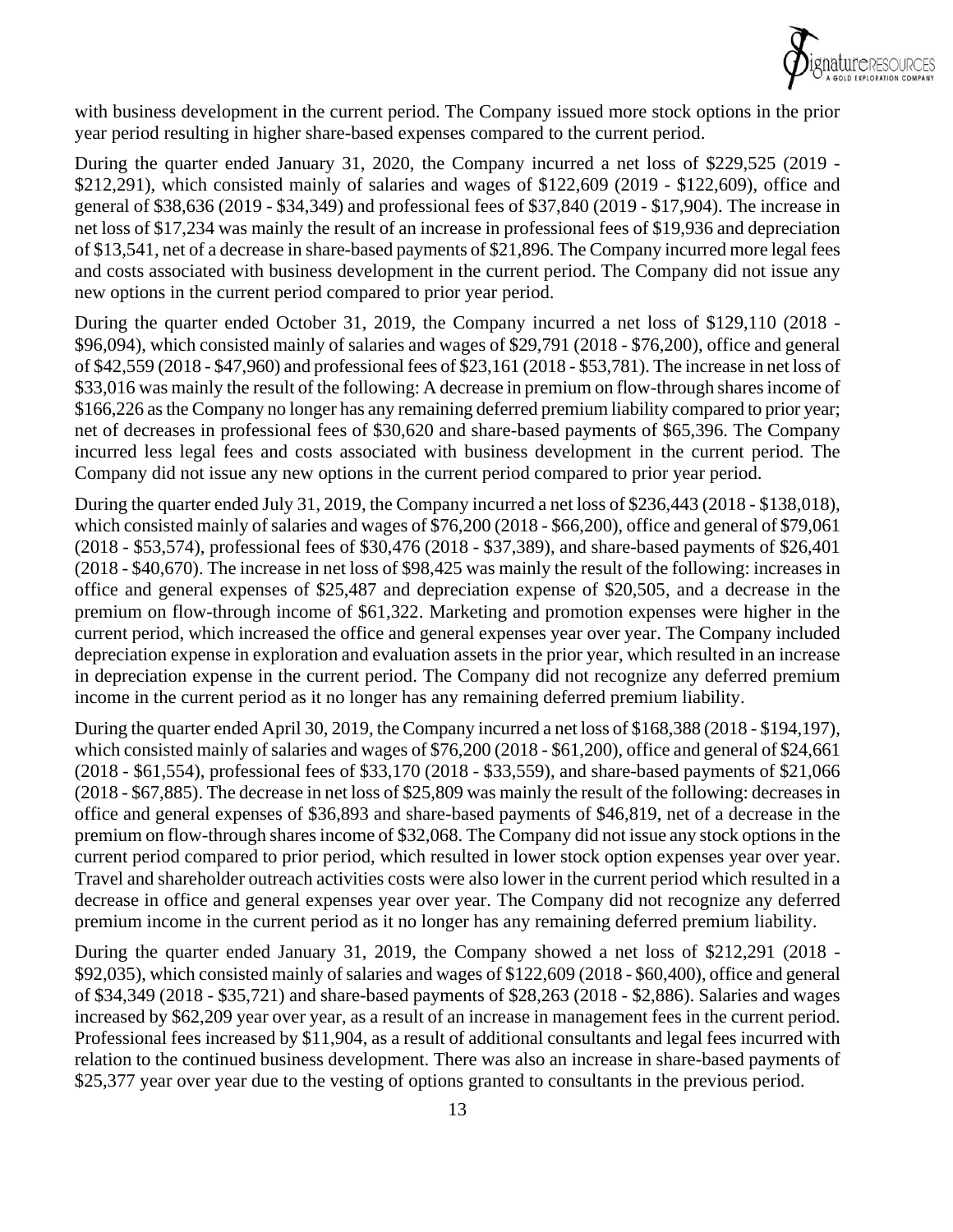

## **MINERAL PROPERTY EXPENDITURES**

|                           | <b>Lingman Lake</b> |
|---------------------------|---------------------|
|                           | \$                  |
| Balance, October 31, 2018 | 5,399,612           |
| <b>Staking</b>            | 3,325               |
| Consulting expenses       | 187,605             |
| Geophysical consulting    | 81,941              |
| Contract labour           | 12,650              |
| Logistics                 | 13,466              |
| Travel and lodging        | 11,618              |
| Equipment rentals         | 2,016               |
| Depreciation              | 5,927               |
| Field supplies            | 37,751              |
| <b>Drilling</b>           | 83,000              |
| Balance, October 31, 2019 | 5,838,911           |
| <b>Staking</b>            | 6,000               |
| Consulting expenses       | 202,725             |
| Geophysical consulting    | 37,847              |
| Contract labour           | 50,178              |
| Logistics                 | 117,907             |
| Travel and lodging        | 30,351              |
| Equipment rentals         | 2,268               |
| Depreciation              | 4,439               |
| Airborne survey           | 37,044              |
| Field supplies            | 73,591              |
| Balance, October 31, 2020 | 6,401,261           |

The Company incurred the following expenditures on its mining exploration properties:

## **LIQUIDITY AND CAPITAL RESOURCES**

As of October 31, 2020, the Company had cash of \$462,184 (October 31, 2019 - \$267,639) and a working capital deficit of \$1,043,212 (October 31, 2019 - \$1,500,341). The Company still requires additional financing to pay for capital expenditures, exploration and administrative costs required to move the business forward. The Company has a history of operating losses and of negative cash flows from operations. While management identifies projects of merit for acquisition, the Company will remain reliant on capital markets for future funding to meet its ongoing obligations.

During the year ended October 31, 2019, the Company took on a promissory note in the amount of \$164,000. The entire proceeds of the promissory were used to purchase the drill that is currently on site. During the year ended October 31, 2020, the Company repaid the entire promissory note with interest for a total of \$182,315.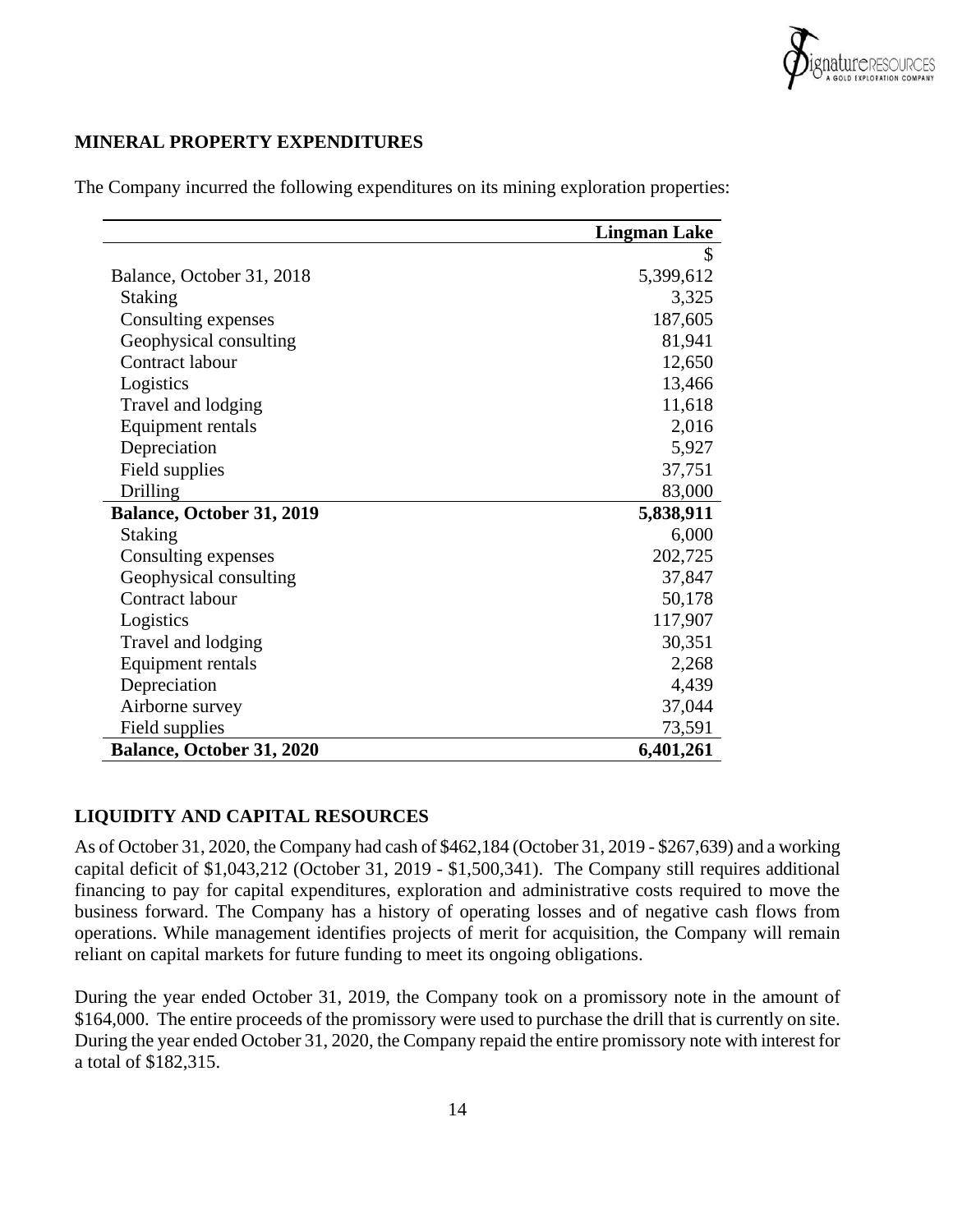

As at February 24, 2021, the Company's working capital is approximately \$1,317,984.

Prior to the acquisition of Cool Minerals and the Lingman Lake Property, the Ministry of Northern Development and Mines ("MNDM") had requested the removal of certain above ground storage tanks containing approximately 800,000 litres of fuel, which was considered a mine hazard. Due to the failure of the prior owners to comply with MNDM's request for it to be cleaned up, MNDM took action and managed the disposition of the fuel at a cost of \$884,325. This liability is presented on the Company's statement of financial position as a current liability.

## **OUTSTANDING SHARE DATA**

For information regarding outstanding share capital of the Company, please see the table presented below as at February 24, 2021.

| Common shares                      | 195,477,242 |
|------------------------------------|-------------|
| Options                            | 16,900,000  |
| Warrants                           | 78,520,555  |
| <b>Fully diluted share capital</b> | 290,897,797 |

*Common shares*

In November 2018, 1,000,000 stock options were exercised with an exercise price of \$0.05.

On April 18, 2019, the Company closed a non-brokered private placement for gross proceeds of \$136,555 by issuing 1,820,735 non-flow-through units at \$0.075 per unit.

On November 6, 2019, the Company closed a non-brokered private placement for gross proceeds of \$322,104 by issuing 6,442,080 non-flow through units at \$0.05 per unit.

On June 15, 2020, the Company closed a non-brokered private placement for gross proceeds of \$192,300 by issuing 3,846,000 non-flow through units at \$0.05 per unit.

On August 25, 2020, the Company closed the first tranche of a non-brokered private placement for gross proceeds of \$1,170,034 by issuing 22,560,686 non-flow through units at \$0.05 per unit and 700,000 flowthrough units at \$0.06 per unit.

On September 14, 2020, the Company closed the second and final tranche of a non-brokered private placement for gross proceeds of \$375,000 by issuing 5,924,000 hard dollar units at a price of \$0.05 per unit and 1,313,334 flow-through units at a price of \$0.06 per unit.

In November 2020, the Company issued 5,839,093 common shares at a deemed price of \$0.05 per common share to settle \$291,955 of outstanding debt.

In November 2020, 1,000,000 options with an exercise price of \$0.055 and 750,000 options with an exercise price of \$0.06 were exercised.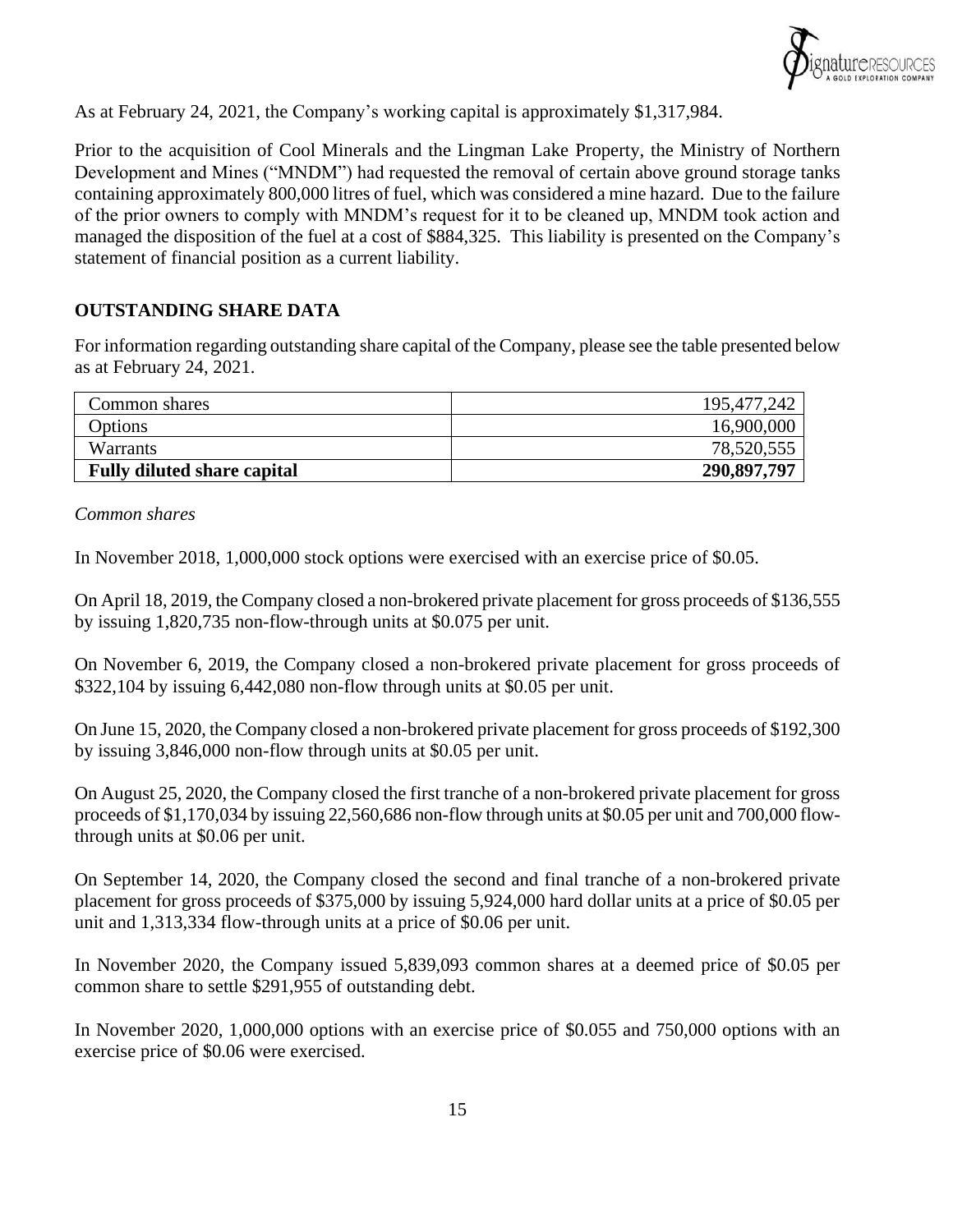

On December 4, 2020, the Company closed its non-brokered private placement for gross proceeds of \$2,000,000 by issuing 22,847,201 hard dollar units at a price of \$0.05 per unit and 14,293,999 flowthrough units at a price of \$0.06 per unit.

On December 17, 2020, the Company closed its non-brokered private placement for gross proceeds of \$1,000,000 by issuing 999,945 hard dollar units at a price of \$0.11 per unit and 6,846,200 flow-through units at a price of \$0.13 per unit.

## *Warrants*

During the year ended October 31, 2019, 169,613 warrants with an exercise price of \$0.13 per common share expired unexercised.

In November 2019, the Company issued 6,442,080 warrants with an exercise price of \$0.10.

In June 15, 2020, the Company issued 3,846,000 warrants with an exercise price of \$0.10 and issued 286,000 broker warrants with an exercise price of \$0.05.

On August 25, 2020, the Company issued 22,910,686 warrants with an exercise price of \$0.10, and 948,800 broker warrants with an exercise price of \$0.05 (issued pursuant to the sale of hard dollar units), and 70,000 broker warrants with an exercise price of \$0.06 (issued pursuant to the sale of flow-through units).

On September 14, 2020, the Company issued 6,580,667 warrants with an exercise price of \$0.10, and 312,400 broker warrants with an exercise price of \$0.05 (issued pursuant to the sale of hard dollar units), and 48,000 broker warrants with an exercise price of \$0.06 (issued pursuant to the sale of flow-through units).

During the year ended October 31, 2020, 15,995,464 warrants expired unexercised.

On December 4, 2020, the Company issued 29,994,201 warrants with an exercise price of \$0.10, and 700,000 broker warrants with an exercise price of \$0.05 (issued pursuant to the sale of hard dollar units), and 132,557 broker warrants with an exercise price of \$0.06 (issued pursuant to the sale of flow-through units).

On December 17, 2020, the Company issued 4,432,045 warrants with an exercise price of \$0.20, and 205,386 broker warrants with an exercise price of \$0.13 (issued pursuant to the sale of flow-through units).

Subsequent to October 31, 2020, 200,000 warrants with an exercise price of \$0.05 were exercised into common shares. *Stock Options*

In November 2018, 1,000,000 stock options were exercised with an exercise price of \$0.05. 400,000 stock options with an exercise price of \$0.05 expired unexercised.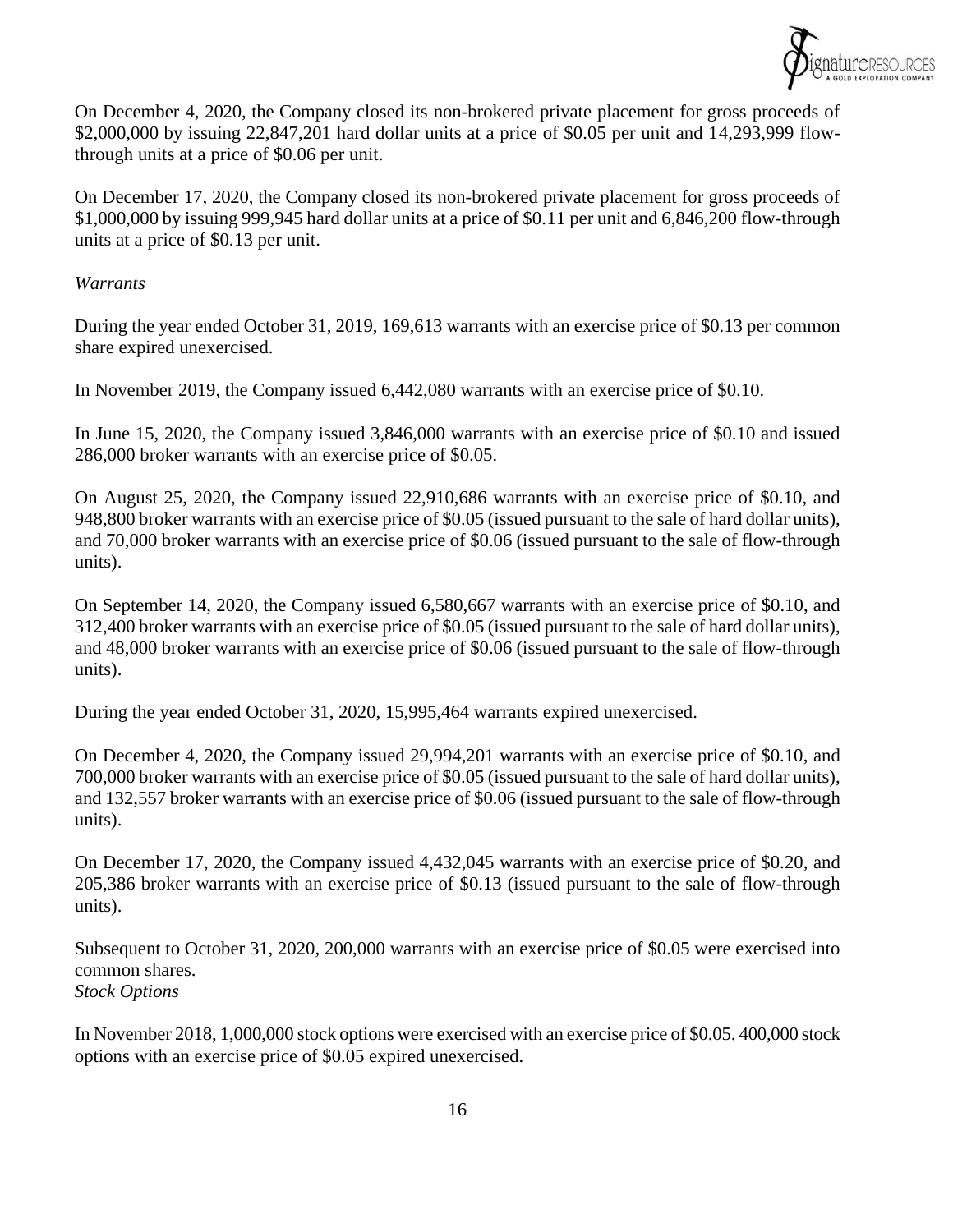

In January 2019, 35,000 stock options with an exercise price of \$0.10 expired unexercised.

In June 2019, the Company issued 250,000 options to a consultant. The options have an exercise price of \$0.075 and expire on June 17, 2024. The options vested immediately upon issuance.

In August 2019, 100,000 stock options with an exercise price of \$0.06 expired, unexercised.

In November 2019, the Company issued 100,000 options to a consultant. The options have an exercise price of \$0.05 and expire on November 7, 2024. The options vested immediately upon issuance.

In April 2020, the Company issued 500,000 options to a consultant. The options have an exercise price of \$0.05 and expire on April 1, 2023. The options vest quarterly over a period of twelve months with one quarter vesting three months from the date of issuance and each additional one quarter of the options vesting quarterly thereafter.

In July 2020, 250,000 stock options with an exercise price of \$0.05 expired unexercised.

In July 2020, the Company issued 250,000 options to a director. The options have an exercise price of \$0.05 and expire on July 14, 2025. The options vested immediately upon issuance.

In August 2020, the Company issued 3,250,000 options to directors, officers and consultants. The options have an exercise price of \$0.10 and expire five years from the date of issuance and vested upon issuance.

During the year ended October 31, 2020, 500,000 options with an exercise price of \$0.12 were forfeited.

In November 2020, the Company granted 3,000,000 incentive stock options to a director. The options have an exercise price of \$0.065, expire five years from the date of issuance, and vest 25% immediately, and 12.5% every six months thereafter through to the third anniversary.

In November 2020, the Company granted 3,000,000 incentive stock options to the director and CEO. The options have an exercise price of \$0.07, expire five years from the date of issuance, and vest 25% immediately, and 12.5% every six months thereafter through to the third anniversary.

In November 2020, 1,000,000 options with an exercise price of \$0.055 and 750,000 options with an exercise price of \$0.06 were exercised in connection with the shares for debt transaction.

In December 2020, 2,575,000 options were granted to directors, officers and consultants of the Company. 2,500,000 options have an exercise price of \$0.13, expire five years from the date of issuance, and vest 25% immediately, and 12.5% ever six months thereafter through to the third anniversary. The other 75,000 stock options have an exercise price of \$0.13, expire one year from the date of issuance and vest immediately upon issuance.

In January 2021, 200,000 options were granted to an advisor. The options have an exercise price of \$0.11, expire five years from the date of issuance, and vest 25% immediately, and 12.5% every six months thereafter through to the third anniversary.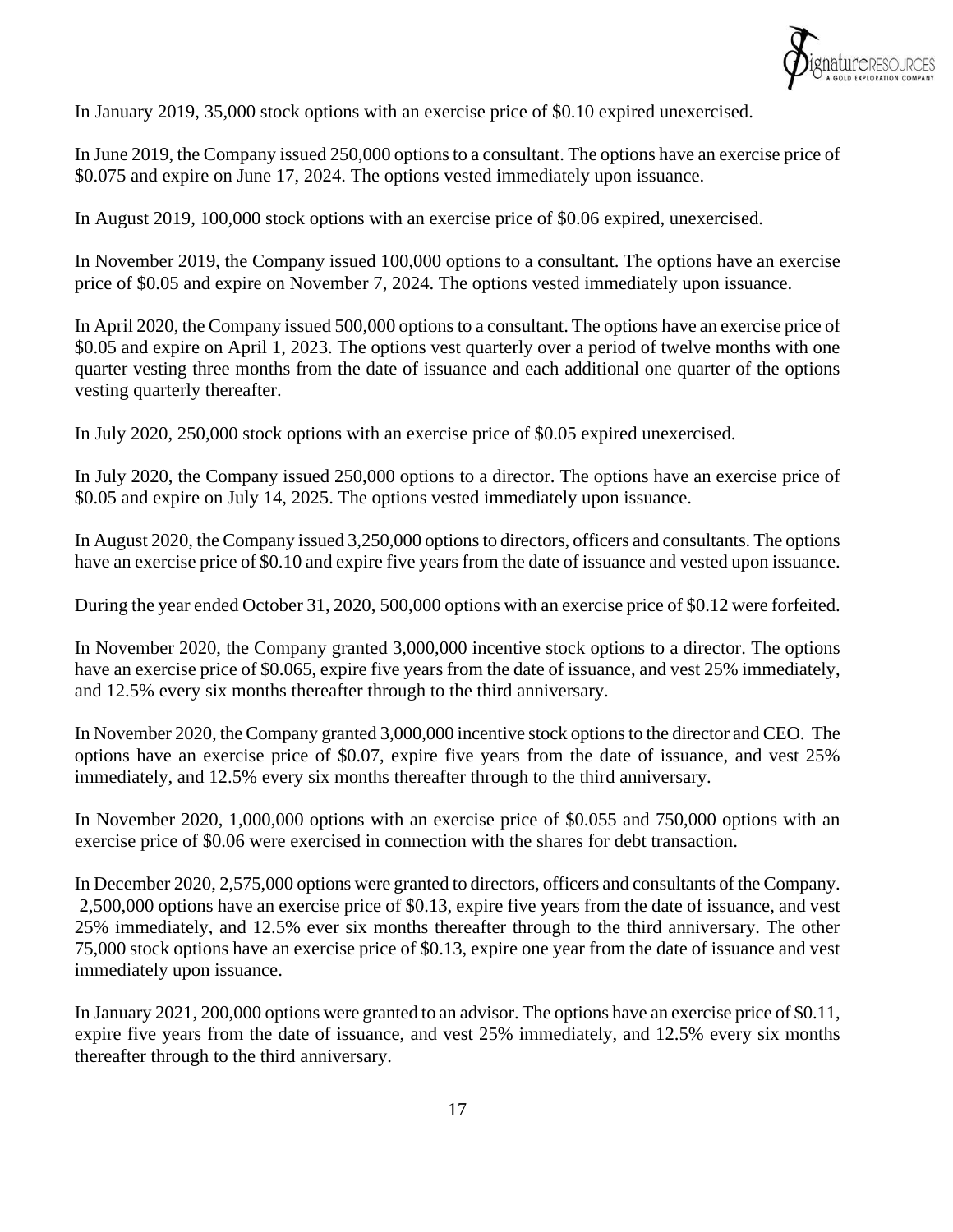

In January 2021, 200,000 options were granted to an advisor. The options have an exercise price of \$0.125, expire five years from the date of issuance, and vest 25% immediately, and 12.5% every six months thereafter, through to the third anniversary.

## **OFF-BALANCE SHEET ARRANGEMENTS**

A 3% net smelter return ("NSR") is attached to each of three (3) different claim blocks: a) four (4) full patented mining (mineral and surface rights) claims known as the Lingman Lake Mine, b) twelve (12) legacy Crown land claims known and Lingman Lake East/Anaconda claims, and c) fourteen (14) partial patented mining (mineral rights) claims known as the Lingside claims. The Company can purchase onehalf (1/2) of the NSR of each claim block for \$1.5 million, collectively totaling \$4,500,000 for all three.

## **RELATED PARTY TRANSACTIONS**

Key management personnel include executive officers and non-executive directors. Executive officers are paid a salary and participate in the Company's stock option program. The executive officers include the Chief Executive Officer, and the Chief Financial Officer. Non-executive directors also participate in the Company's stock option program. During the years ended October 31, 2020 and 2019, the Company incurred the following:

|                      | For the year ended      | For the year ended      |
|----------------------|-------------------------|-------------------------|
|                      | <b>October 31, 2020</b> | <b>October 31, 2019</b> |
| Short term wages     | 297,110                 | 268,800                 |
| Share-based payments | 172,667                 | 14,648                  |
|                      | 469,777                 | 283,448                 |

As at October 31, 2020, the Company owes \$322,459 (October 31, 2019 - \$181,772) to executives of the Company for unpaid salaries and wages. Other amounts owing to related parties total to \$40,738 as at October 31, 2020 (October 31, 2019 - \$38,058). These amounts are included in accounts payable and accrued liabilities and are unsecured, non-interest bearing and due on demand.

## **FINANCIAL INSTRUMENTS**

## *Categories and fair value of financial instruments*

The Company's financial instruments consist of cash, amounts receivable, accounts payable and accrued liabilities and a promissory note. The carrying values of the Company's short-term financial assets and liabilities approximate their fair values due to their short periods to maturity.

The following table summarizes the categories and fair values of the Company's financial instruments: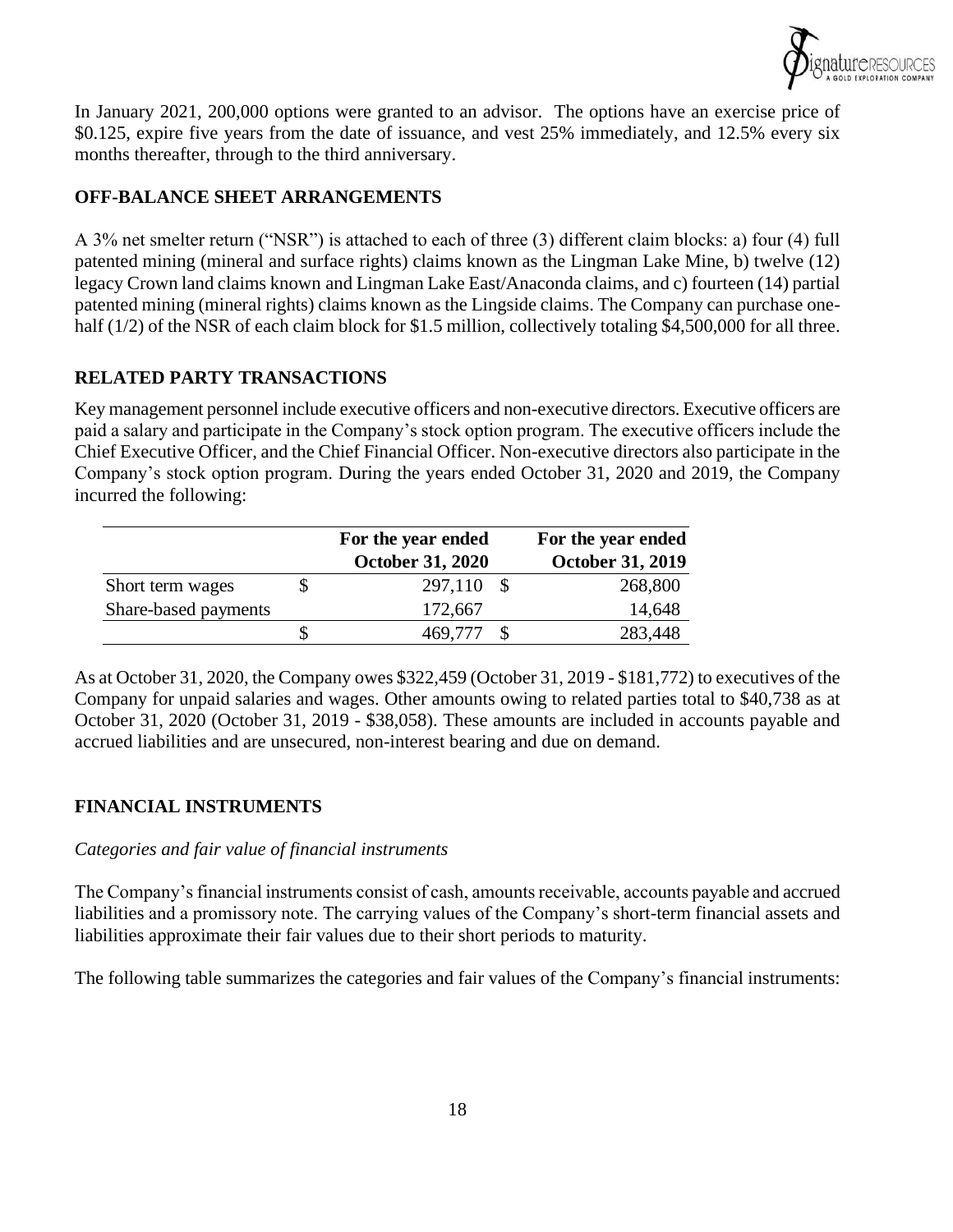

#### **As at October 31, 2020**

|                                          |                          | <b>Fair Value</b> |                       |             |
|------------------------------------------|--------------------------|-------------------|-----------------------|-------------|
|                                          | <b>FVTPL</b>             | <b>FVTOCI</b>     | <b>Amortized Cost</b> | Total       |
| <b>Financial Assets and Liabilities</b>  |                          |                   |                       |             |
| Cash                                     | $\overline{\phantom{0}}$ |                   | 462,184               | 462,184     |
| Amounts receivable                       | $\overline{\phantom{0}}$ |                   | 63.100                | 63,100      |
| Accounts payable and accrued liabilities | $\overline{\phantom{0}}$ |                   | (1,591,182)           | (1,591,182) |

#### **As at October 31, 2019**

|                                          | <b>Carrying Value</b> |                              |                       | <b>Fair Value</b>           |
|------------------------------------------|-----------------------|------------------------------|-----------------------|-----------------------------|
|                                          | <b>FVTPL</b>          | <b>FVTOCI</b>                | <b>Amortized Cost</b> | <b>Total</b>                |
| <b>Financial Assets and Liabilities</b>  |                       |                              |                       |                             |
| Cash                                     |                       |                              | 267,639               | 267,639                     |
| Amounts receivable                       |                       |                              | 29.377                | 29.377                      |
| Accounts payable and accrued liabilities |                       | $\qquad \qquad \blacksquare$ |                       | $(1,667,961)$ $(1,667,961)$ |
| Promissory note                          |                       |                              | (169, 540)            | (169, 540)                  |

## **CRITICAL ESTIMATES**

Significant assumptions about the future and other sources of estimation uncertainty that management has made during the reporting period could result in a material adjustment to the carrying amounts of assets and liabilities in the event that actual results differ from assumptions made. These critical estimates relate to, but are not limited to, the following:

i. Exploration and evaluation expenditures

The application of the Company's accounting policy for exploration and evaluation expenditures requires judgment in determining whether it is likely that future economic benefits will flow to the Company, which may be based on assumptions about future events or circumstances. Estimates and assumptions made may change if new information becomes available. If, after costs are capitalized, information becomes available suggesting that the recovery of expenditure is unlikely, the amount capitalized is written off to profit or loss in the period the new information becomes available.

ii. Income, value added, withholding and other tax related estimates

The Company is subject to income, value added, withholding and other taxes. Significant judgment is required in determining the Company's provisions for taxes. There are many transactions and calculations for which the ultimate tax determination is uncertain during the ordinary course of business. The Company recognizes liabilities for anticipated tax audit issues based on estimates of whether additional taxes will be due. The determination of the Company's income, value added, withholding and other tax liabilities, such as those arising from the renunciation of flow-throw expenditures, requires interpretation of complex laws and regulations. The Company's interpretation of taxation law as applied to transactions and activities may not coincide with the interpretation of the tax authorities. All tax related filings are subject to government audit and potential reassessment subsequent to the financial statement reporting period. Where the final tax outcome of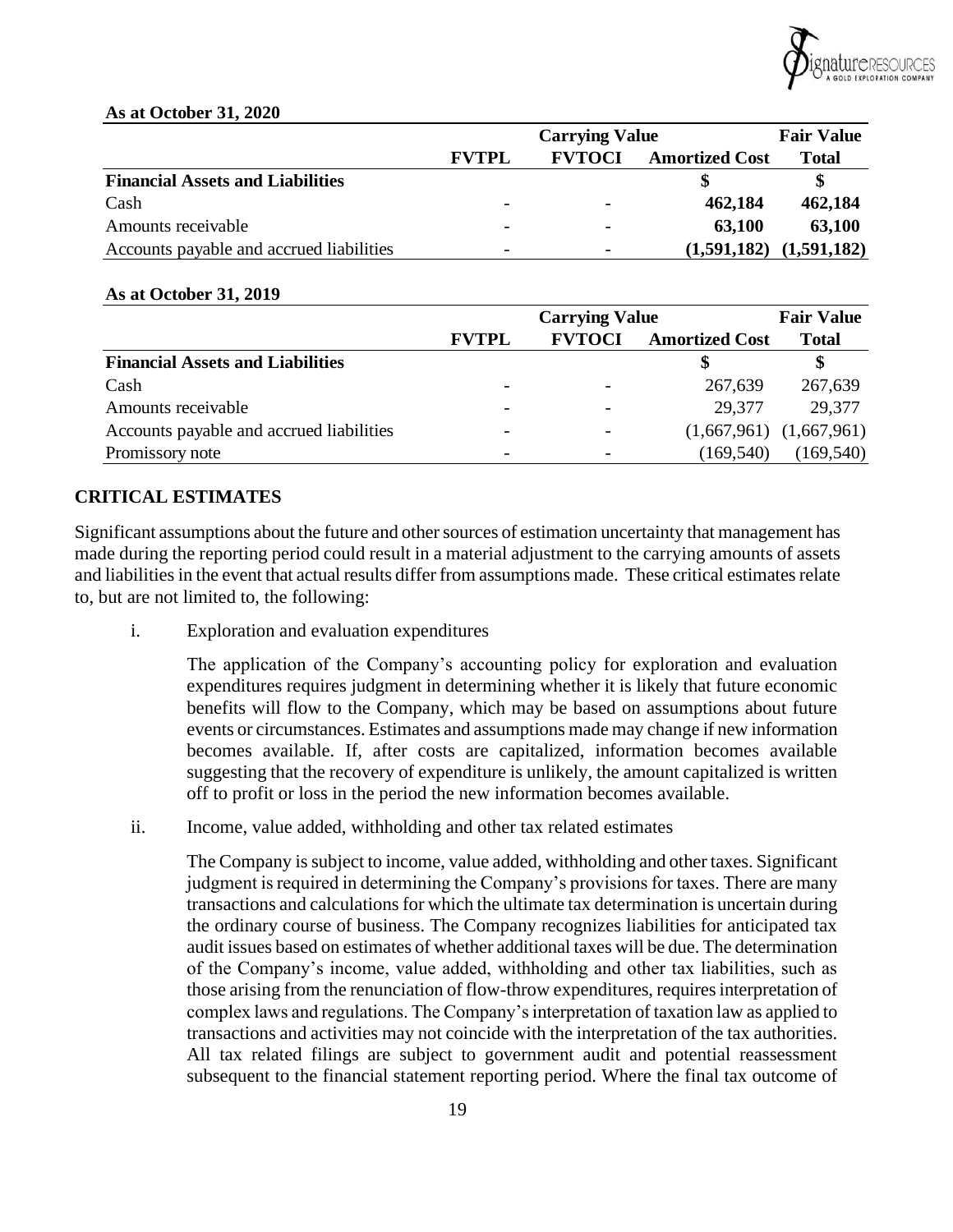

these matters is different from the amounts that were initially recorded, such differences will impact the tax related accruals and deferred income tax provisions in the period in which such determination is made. In the case of flow-through, reassessment may result in amounts owing to certain shareholders.

iii. Estimation of restoration, rehabilitation and environmental obligation

Restoration, rehabilitation and environmental liabilities are estimated based on the Company's interpretation of current regulatory requirements, constructive obligations and are measured at fair value. Fair value is determined based on the net present value of estimated future cash expenditures for the settlement of restoration, rehabilitation and environmental liabilities that may occur upon ceasing exploration and evaluation activities. Such estimates are subject to change based on changes in laws and regulations and negotiations with regulatory authorities.

## **ACCOUNTING POLICIES**

#### *Standards issued and effective for the year ended October 31, 2020:*

IFRS 16 - Leases ("IFRS 16") was issued by the IASB in January 2016 and specifies the requirements to recognize, measure, present and disclose leases. IFRS 16 introduces a single accounting model for lessees and for all leases with a term of more than 12 months, unless the underlying asset is of low value. A lessee will be required to recognize a right-of-use asset, representing its right to use the underlying asset, and a lease liability, representing its obligation to make lease payments.

IFRIC 23 - Uncertainty Over Income Tax Treatments ("IFRIC 23") was issued in June 2017 and clarifies the accounting for uncertainties in income taxes. The interpretation committee concluded that an entity shall consider whether it is probable that a taxation authority will accept an uncertain tax treatment. If an entity concludes it is probable that the taxation authority will accept an uncertain tax treatment, then the entity shall determine taxable profit (tax loss), tax bases, unused tax losses and credits or tax rates consistently with the tax treatment used or planned to be used in its income tax filings. If an entity concludes it is not probable that the taxation authority will accept an uncertain tax treatment, the entity shall reflect the effect of uncertainty in determining the related taxable profit (tax loss), tax bases, unused tax losses and credits or tax rates.

The Company has adopted these new standards and have determined there was no significant impact on the consolidated financial statements.

#### *Standards issued but not yet effective for the year ended October 31, 2020:*

IAS 1 – Presentation of Financial Statements ("IAS 1") and IAS 8 – Accounting Policies, Changes in Accounting Estimates and Errors ("IAS 8") were amended in October 2018 to refine the definition of materiality and clarify its characteristics. The revised definition focuses on the idea that information is material if omitting, misstating or obscuring it could reasonably be expected to influence decisions that the primary users of general purpose financial statements make on the basis of those financial statements. The amendments are effective for annual reporting periods beginning on or after January 1, 2020.

IFRS 3 – Business Combinations ("IFRS 3") was amended in October 2018 to clarify the definition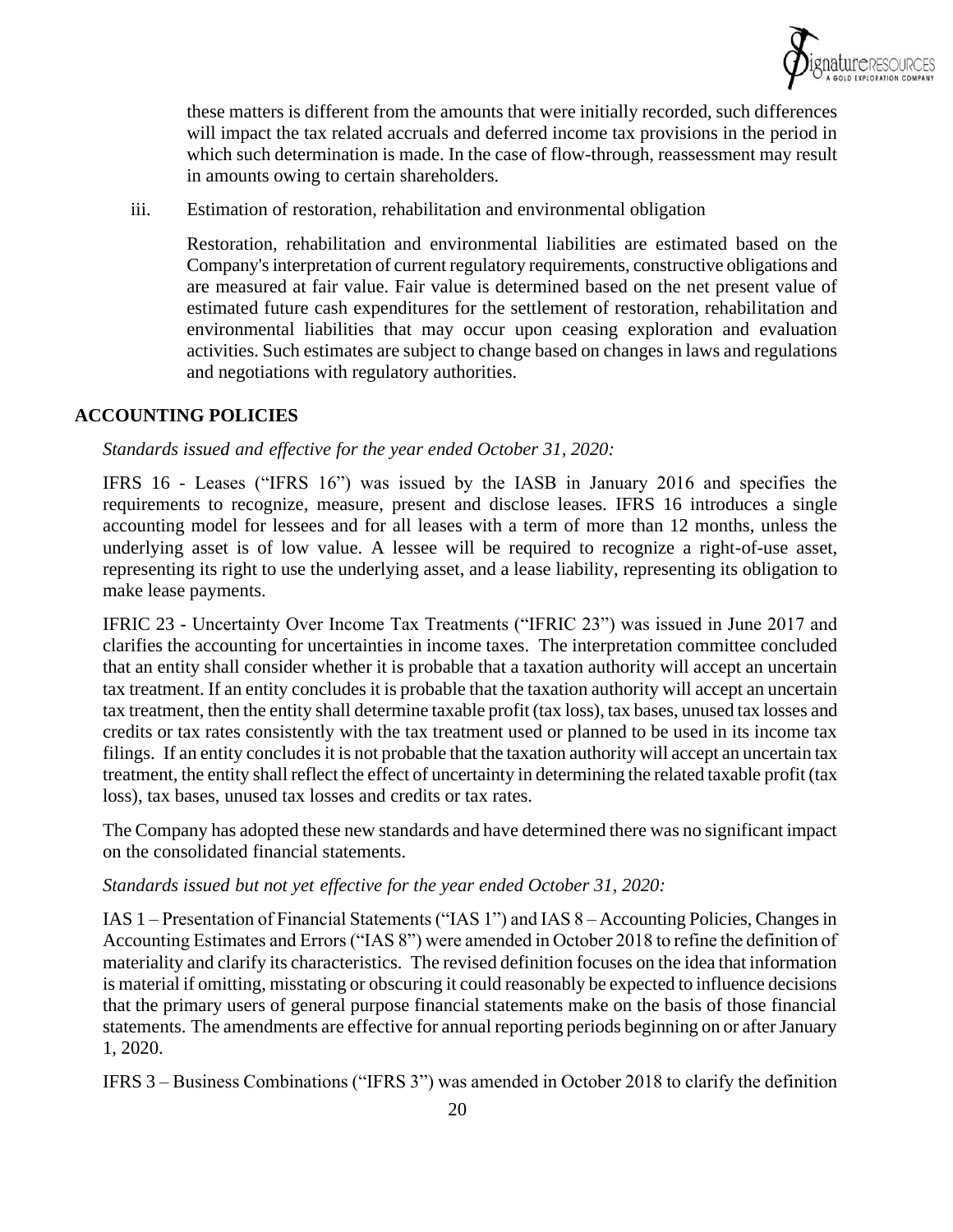

of a business. This amended definition states that a business must include inputs and a process and clarified that the process must be substantive and the inputs and process must together significantly contribute to operating outputs. In addition it narrows the definitions of a business by focusing the definition of outputs on goods and services provided to customers and other income from ordinary activities, rather than on providing dividends or other economic benefits directly to investors or lowering costs and added a test that makes it easier to conclude that a company has acquired a group of assets, rather than a business, if the value of the assets acquired is substantially all concentrated in a single asset or group of similar assets. The amendments are effective for annual reporting periods beginning on or after January 1, 2020. Earlier adoption is permitted.

IFRS 10 – Consolidated Financial Statements ("IFRS 10") and IAS 28 – Investments in Associates and Joint Ventures ("IAS 28") were amended in September 2014 to address a conflict between the requirements of IAS 28 and IFRS 10 and clarify that in a transaction involving an associate or joint venture, the extent of gain or loss recognition depends on whether the assets sold or contributed constitute a business. The effective date of these amendments is yet to be determined, however early adoption is permitted.

The Company is currently assessing the impact of these standards.

## **RISKS AND UNCERTAINTIES**

The Company is in the business of acquiring and exploring natural resource properties in Canada. Due to the nature of the Company's proposed business and the present stage of exploration of its resource properties, which are at very early stages, the following risk factors, amongst others, will apply:

## Exploration Stage Company

The Company does not hold any known mineral reserves of any kind and does not generate any revenues from production. The Company's success will depend largely upon its ability to locate commercially productive mineral reserves. Mineral exploration is highly speculative in nature, involves many risks and frequently is non-productive. There is no assurance that exploration efforts will be successful.

Success in establishing reserves is a result of a number of factors, including the quality of management, the level of geological and technical expertise, and the quality of property available for exploration. Once mineralization is discovered, it may take several years in the initial phases of drilling until production is possible, during which time the economic feasibility of production may change.

Substantial expenditures are required to establish proven and probable reserves through drilling and bulk sampling, to determine the optimal metallurgical process to extract the metals from the ore and, in the case of new properties, to construct mining and processing facilities. Because of these uncertainties, no assurance can be given that any future exploration programs will result in the establishment or expansion of resources or reserves.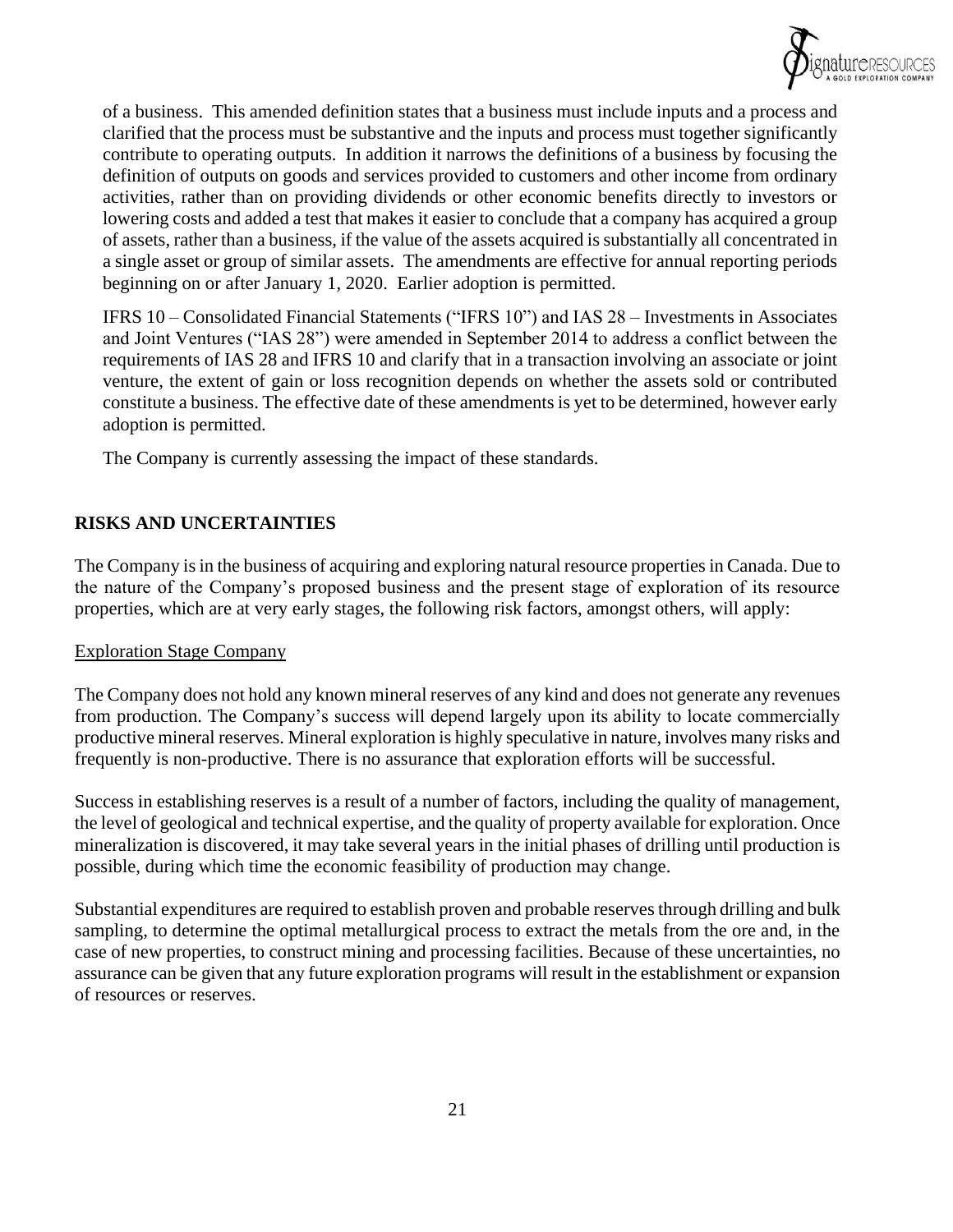

## Exploration and Development Risks

The business of exploring for minerals and mining involves a high degree of risk. There is no assurance the Company's mineral exploration activities will be successful. Few properties that are explored are ultimately developed into producing mines. In exploring and developing any future mineral deposits, the Company will be subject to an array of complex economic factors and technical considerations. Delays in obtaining governmental approvals, inability to obtain financing or other factors could cause delays in exploring and developing properties. Such delays could materially adversely affect the financial performance of the Company. Unusual or unexpected formations, formation pressures, power outages, labour disruptions, flooding, explosions, cave-ins, landslides, environmental hazards, the discharge of toxic chemicals and the inability to obtain suitable or adequate machinery, equipment or labour are other risks involved in the operation of mines and the conduct of exploration programs. The Company has limited experience in the development and operation of mines and in the construction of facilities required to bring mines into production. The Company has relied and may continue to rely upon consultants and others for operating expertise. Depending on the price of minerals produced, the Company may determine that it is impractical to commence or continue commercial production.

#### Financing

The Company's objective is to ensure that there are sufficient committed financial resources to meet its short-term business requirements for a minimum of twelve months. Currently, the Company does not have sufficient funds on hand to continue operating for the next twelve months as they have previously been and will need to obtain additional financing. The Company has no formal credit facilities at this time and given the Company's current stage of development, it is not expected that such credit facilities would be available to the Company.

Future exploration, development, mining, and processing of minerals from any of the Company's future properties will require substantial additional financing. The only current sources of funds available to the Company are the sale of additional equity capital, which if available, may result in substantial dilution to existing shareholders. There is no assurance that such funding will be available to the Company, or that it will be obtained on terms favourable to the Company. Failure to obtain sufficient financing may result in delaying or indefinite postponement of exploration, development, or production on any or all of the Company's properties, or even a loss of property interests.

## Competition

There is aggressive competition within the mining industry for the discovery and acquisition of properties considered to have commercial potential. The Company competes with other mining companies, many of which have greater financial resources than the Company, for the acquisition of mineral claims, leases and other mineral interests as well as for the recruitment and retention of qualified employees and other personnel.

Management believes the Company's overall liquidity risk has increased from the prior year due to the current global credit crisis and lack of financing available in the equity markets.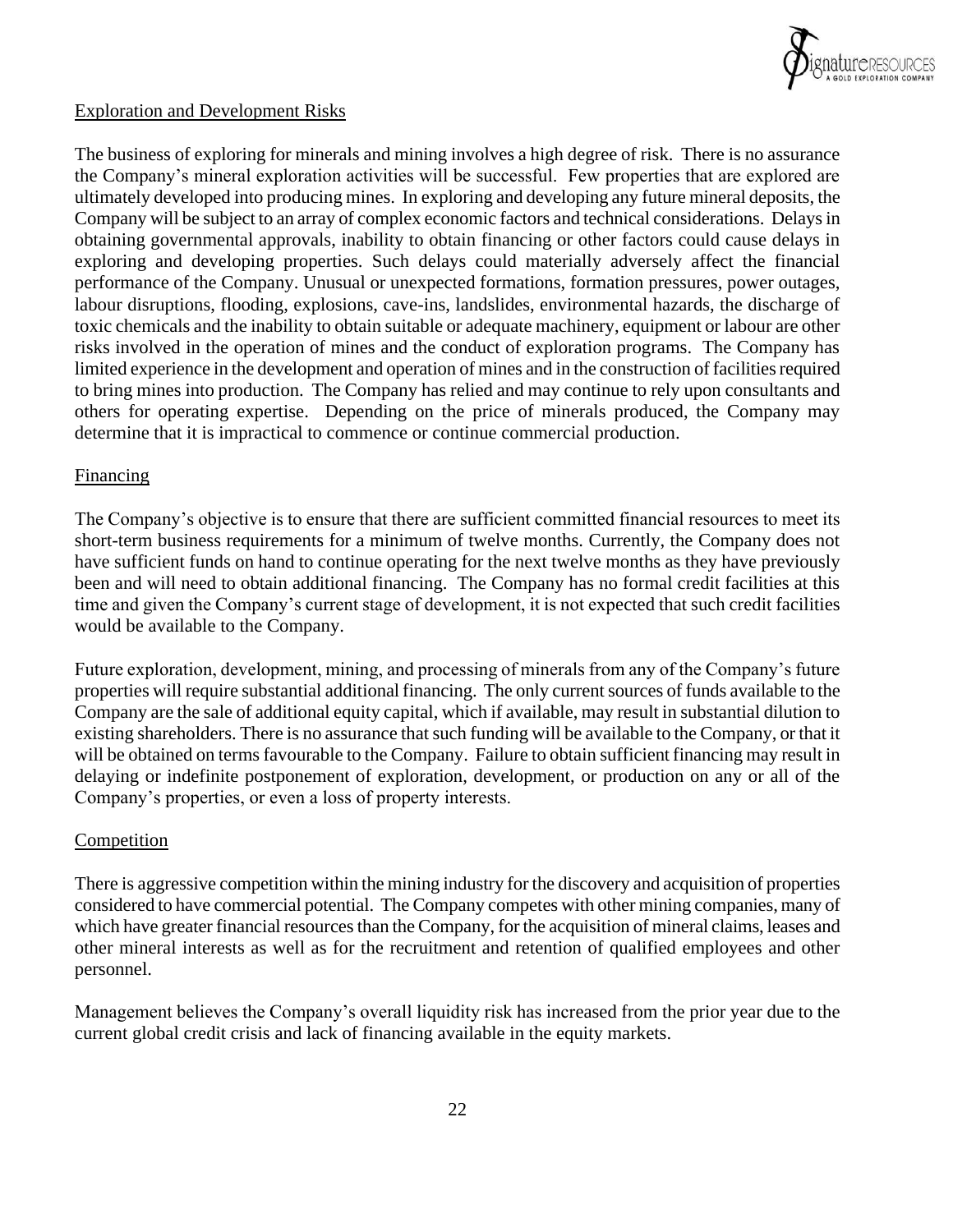

## Difficulties in Raising Development Capital

Recent market events and conditions, including disruptions in the Canadian, United States and international credit markets and other financial systems and the deterioration of the Canadian, United States and global economic conditions, could, among other things, impede access to capital or increase the cost of capital, which would have an adverse effect on the Company's ability to fund its capital requirements to pursue the acquisition and exploration of any significant mineral projects or to secure its share of development financing following a decision to place any of its current or future mineral properties into production (whether on its own or on a joint venture basis).

## Share Price Volatility

Worldwide securities markets, particularly those in North America, have experienced a high level of price and volume volatility, and the market price of securities of many companies, particularly those considered exploration or development stage companies, have experienced unprecedented fluctuations in price which have not necessarily been related to the operating performance, underlying asset values or prospects of such companies. Most significantly, the share prices of junior natural resource companies have experienced an unprecedented decline in value and there has been a significant decline in the number of buyers willing to purchase such securities.

In addition, significantly higher redemptions by holders of mutual funds has forced many of such funds (including those holding the Company's securities) to sell such securities at any price. As a consequence, despite the Company's past success in securing significant equity financing, market forces may render it difficult or impossible for the Company to secure places to purchase new share issues at a price which will not lead to severe dilution to existing shareholders, or at all.

Therefore, there can be no assurance that significant fluctuations in the trading price of the Company's common shares will not occur, or that such fluctuations will not materially adversely impact on the Company's ability to raise equity funding without significant dilution to its existing shareholders, or at all.

## Permits and Licenses

The operations of the Company will require licenses and permits from various governmental authorities. There can be no assurance that the Company will be able to obtain all necessary licenses and permits that may be required to carry out exploration, development and mining operations at its projects, on reasonable terms or at all. Delay or failure to obtain such licenses and permits or failure to comply with the terms of any such licenses and permits that the Company does obtain, could have a material adverse effect on the Company.

## Acquisition of Mineral Concessions under Agreements

In the junior natural resource industry, it is typical for companies to enter into option agreements which allow the optionee to acquire the property over time while performing initial exploration activities. If the Company continues to enter into these types of agreements, the Company may have to make a series of cash payments and/or share issuances over certain time periods, expend certain minimum amounts on the exploration of the properties or contribute its share of ongoing expenditures. Failure by the Company to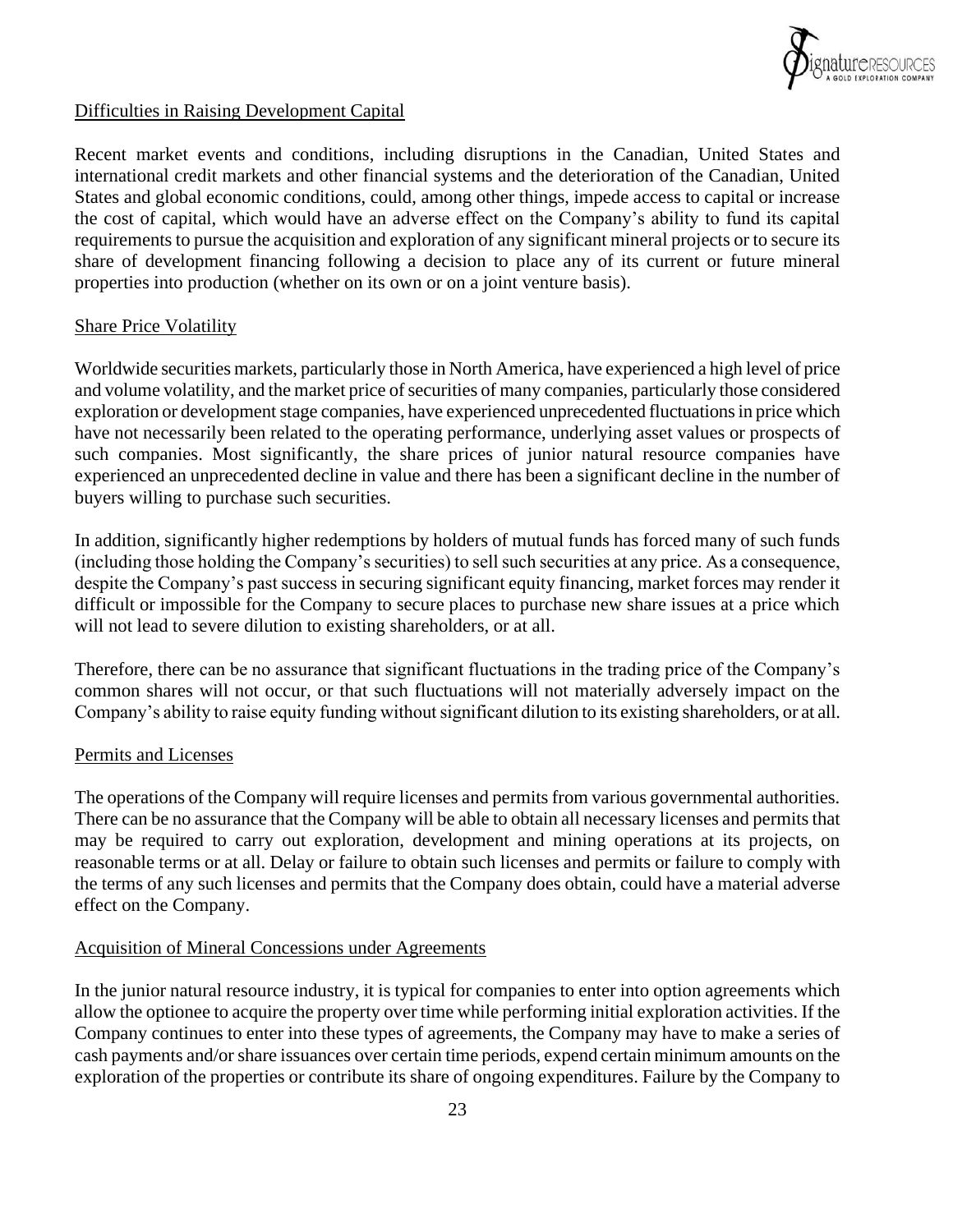

make such payments, issue such shares or make such expenditures in a timely fashion may result in the Company losing its interest in such properties. There can be no assurance that the Company will have, or be able to obtain, the necessary financial resources to be able to maintain all of its property agreements in good standing, or to be able to comply with all of its obligations thereunder, with the result that the Company could forfeit its interest in one or more of its mineral properties.

#### Environmental and Other Regulatory Requirements

Existing and possible future environmental legislation, regulations and actions could cause additional expense, capital expenditures, restrictions and delays in the activities of the Company, the extent of which cannot be predicted. Before production can commence on any properties, the Company must obtain regulatory approval and there is no assurance that such approvals will be obtained. Although the Company believes its mineral and exploration activities are currently carried out in accordance with all applicable rules and regulations, no assurance can be given that new rules and regulations will not be enacted or that existing rules and regulations will not be applied in a manner which could limit or curtail production or development.

#### Uninsured Risks

The Company may become subject to liability for cave-ins, pollution or other hazards against which it cannot insure against or which it may elect not to insure because of high premium costs or other reasons. The payment of such liabilities would reduce the funds available for exploration and mining activities. In particular, the Company is not insured for environmental liability or earthquake damage.

#### Operating Hazards and Risks

Mineral exploration involves many risks, which even a combination of experience, knowledge and careful evaluation may not be able to overcome. Operations in which the Company has a direct or indirect interest will be subject to all the hazards and risks normally incidental to exploration, development and production of base metals, any of which could result in work stoppages, damage to property, and possible environmental damage. The Company currently does not maintain liability insurance against such liabilities. Although the Company currently intends to obtain insurance when it commences operations of reasonable significance, the nature of these risks is such that liabilities might exceed policy limits, the liabilities and hazards might not be insurable, or the Company might not elect to insure itself against such liabilities due to high premium costs or other reasons, in which event the Company could incur significant costs that could have a materially adverse effect upon its financial condition.

#### Title Matters

Often, the mining claims in which the Company could acquire an interest in have not been surveyed and, accordingly, the precise location of the boundaries of the claims and ownership of mineral rights on specific tracts of land comprising the claims may be in doubt. Such claims would not be converted to lease and tenure, and are, accordingly, subject to annual compliance with assessment work requirement. Other parties may dispute the Company's title to its mining properties. While the Company has diligently investigated title to all mineral claims and, to the best of its knowledge, title to all properties is in good standing; this should not be construed as a guarantee of title. The properties may be subject to prior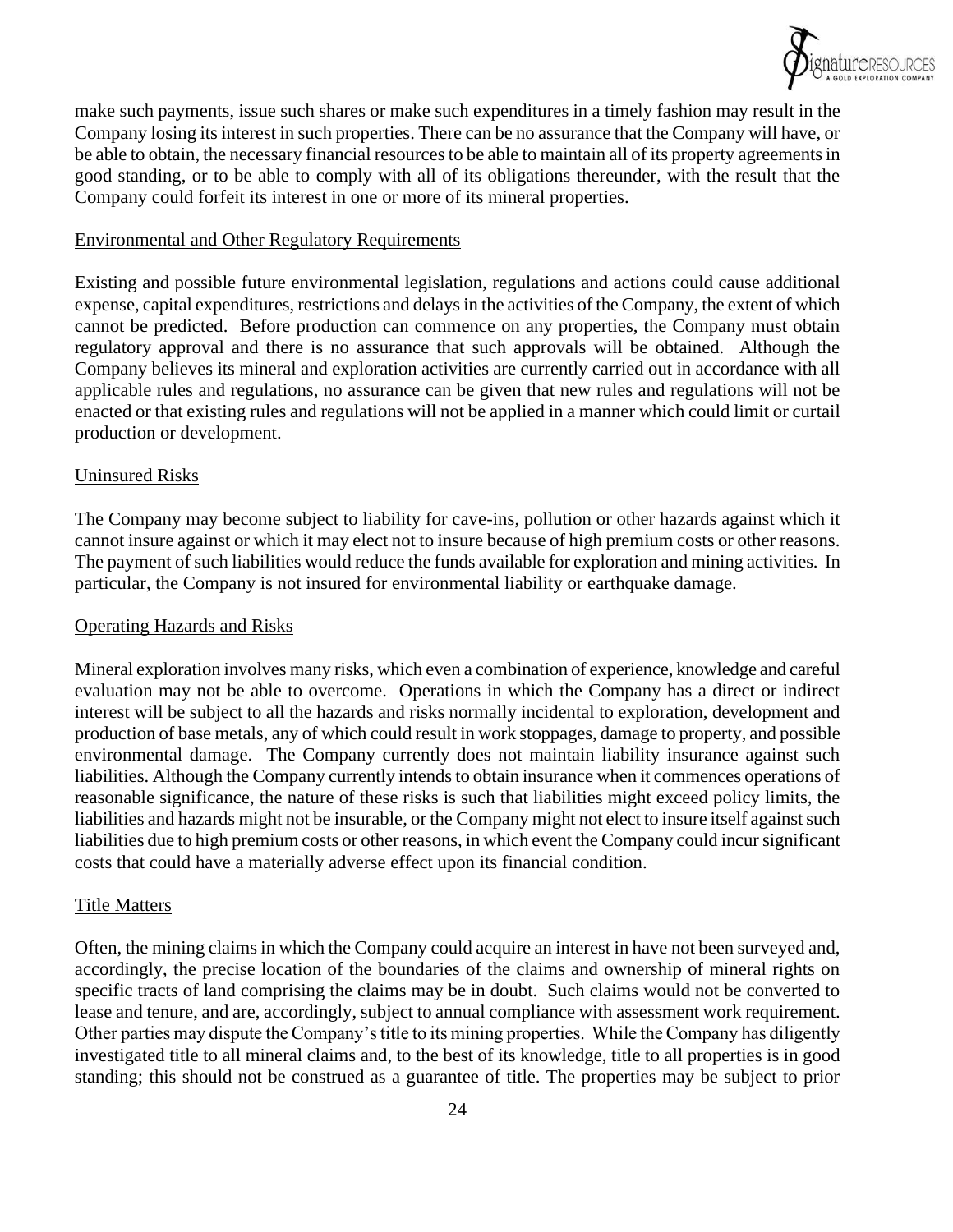

unregistered agreements, first nation's land claim or transfers of land claims and titles which may be affected by undetected defects.

## Conflicts of Interest

Certain of the Company's directors and officers serve as directors or officers of other companies or have significant shareholdings in other companies and, to the extent that such other companies may participate in ventures in which the Company may participate, the directors of the Company may have a conflict of interest in negotiating and concluding terms respecting the extent of such participation. In the event that such a conflict of interest arises at a meeting of the Company's directors, a director who has such a conflict will abstain from voting for or against the approval of such participation or such terms. From time to time several companies may participate in the acquisition, exploration and development of natural resource properties thereby allowing for their participation in larger programs, permitting involvement in a greater number of programs and reducing financial exposure in respect of any one program. It may also occur that a particular company will assign all or a portion of its interest in a particular program to another of these companies due to the financial position of the company making the assignment. Under the laws of the Province of British Columbia, the directors of the Company are required to act honestly, in good faith and in the best interests of the Company. In determining whether or not the Company will participate in a particular program and the interest therein to be acquired by it, the directors will primarily consider the degree of risk to which the Company may be exposed and its financial position at that time.

## Fluctuation of Metal Prices

The market price of precious metals and other minerals is volatile and cannot be controlled. If the price of precious metals and other minerals should drop significantly, the economic prospects of the projects which the Company has an interest in could be significantly reduced or rendered uneconomic. There is no assurance that, even if commercial quantities of ore are discovered, a profitable market may exist for the sale of same. Factors beyond the control of the Company may affect the marketability of any minerals discovered. Mineral prices have fluctuated widely, particularly in recent years. The marketability of minerals is also affected by numerous other factors beyond the control of the Company, including government regulations relating to royalties, allowable production and importing and exporting of minerals, the effect of which cannot be accurately predicted.

## COVID-19 Outbreak

Since March 2020, several measures have been implemented in Canada and the rest of the world in response to the increased impact from novel coronavirus (COVID-19). The Company continues to operate its business at this time and continues to monitor the COVID-19 development but since the duration and impact of the COVID-19 pandemic is unknown at this time, it is not possible to reliably estimate the length of the outbreak or the severity of its impact at this time.